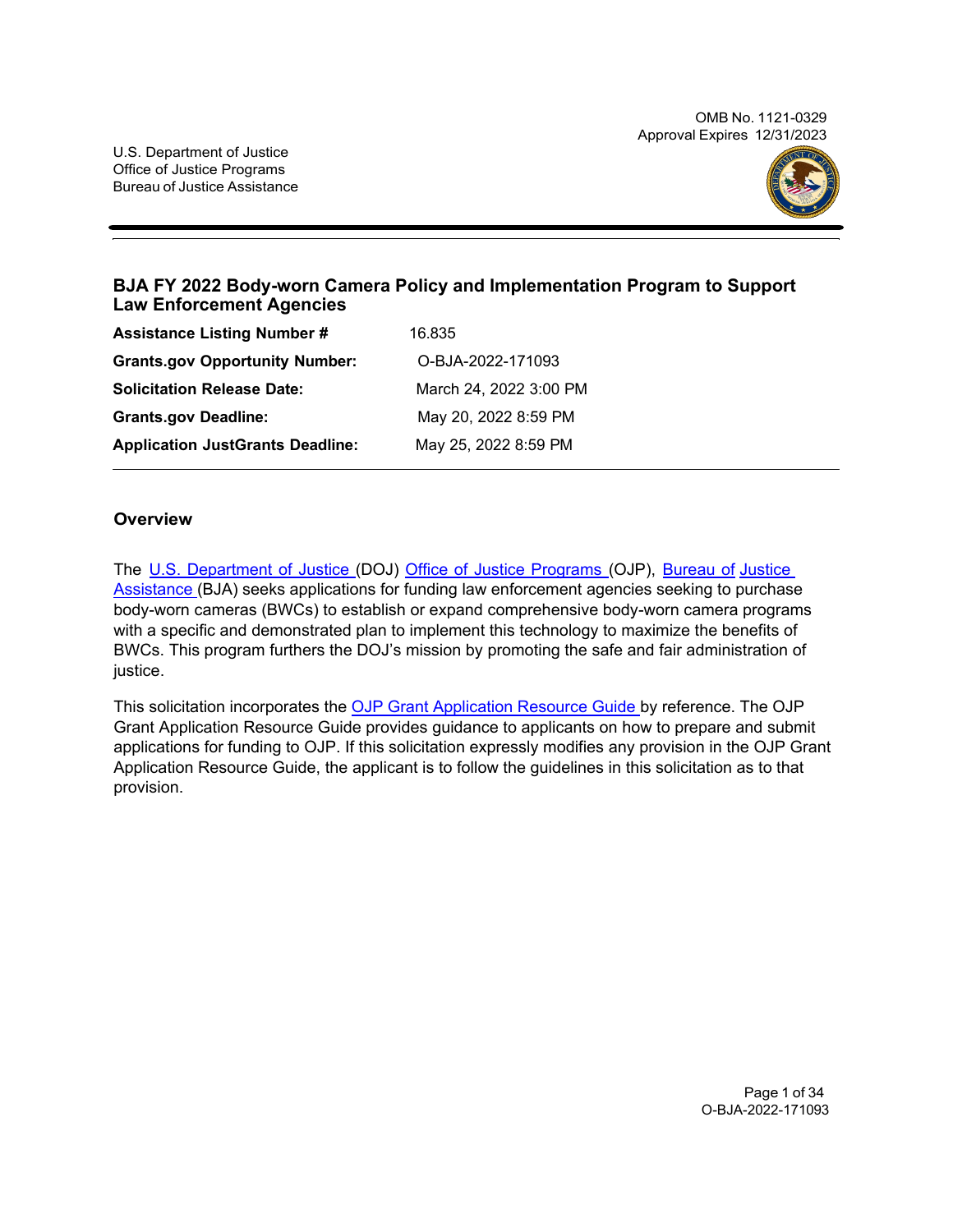# **Solicitation Categories**

| <b>Competition ID</b>            | Category *                                                                                                                | Number of<br><b>Awards</b> | <b>Dollar Amount</b><br>for Award | <b>Performance</b><br><b>Start Date</b> | Performance<br><b>Duration</b><br>(Months) |
|----------------------------------|---------------------------------------------------------------------------------------------------------------------------|----------------------------|-----------------------------------|-----------------------------------------|--------------------------------------------|
| C-BJA-2022-00075-<br><b>PROD</b> | Category 1: Site-based<br>Awards to Law<br>Enforcement Agencies<br>(including self-initiated<br>partnership application)  | 40                         | \$2,000,000.00                    | 10/1/22 12:00<br>AM                     | 36                                         |
| C-BJA-2022-00076-<br><b>PROD</b> | Category 2: Site-based<br>Awards to State<br><b>Correctional Agencies</b>                                                 | 8                          | \$2,000,000.00                    | 10/1/22 12:00<br>AM                     | 36                                         |
| C-BJA-2022-00077-<br><b>PROD</b> | Category 3: Digital<br>Evidence Management<br>and Integration<br><b>Demonstration Projects</b>                            | 3                          | \$1,000,000.00                    | 10/1/22 12:00<br>AM                     | 36                                         |
| C-BJA-2022-00078-<br><b>PROD</b> | Category 4: Optimizing<br>Body-worn Camera<br>(BWC) Footage in<br>Prosecutors' Offices<br><b>Demonstration Projects</b>   | 3                          | \$1,000,000.00                    | 10/1/22 12:00<br>AM                     | 36                                         |
| C-BJA-2022-00079-<br><b>PROD</b> | Category 5: Using BWC<br>Footage for Training and $_3$<br><b>Constitutional Policing</b><br><b>Demonstration Projects</b> |                            | \$1,000,000.00                    | 10/1/22 12:00<br>AM                     | 36                                         |

# **Eligible Applicants:**

#### **Other**

Eligible agencies include law enforcement agencies, correctional agencies that perform law enforcement functions, prosecutors' offices, and state or regional consortia that support such agencies, including state administrating agencies (SAAs). Eligibility is restricted to agencies that are publicly funded. State and regional consortia are eligible to apply, provided they are considered a public agency. "Public agency" means "any State, unit of local government, combination of such States or units, or any department, agency, or instrumentality of any of the foregoing"; as defined in  $34$  U.S.C.  $10251(a)(6)$ .

Private law enforcement agencies and private correctional agencies are not eligible for funding.

**Category 1 applicants** must be publicly funded law enforcement agencies that operate under governmental authorities or special jurisdiction. Eligible agencies include state, local, tribal, public university or college, park, and transportation authority police.

Prosecutors' offices operating at a municipal, county, or state level are eligible to apply. Privately funded law enforcement agencies are not eligible to apply.

Page 2 of 34 O-BJA-2022-171093 **Category 2 applicants** must be publicly funded state or territory correctional agencies, provided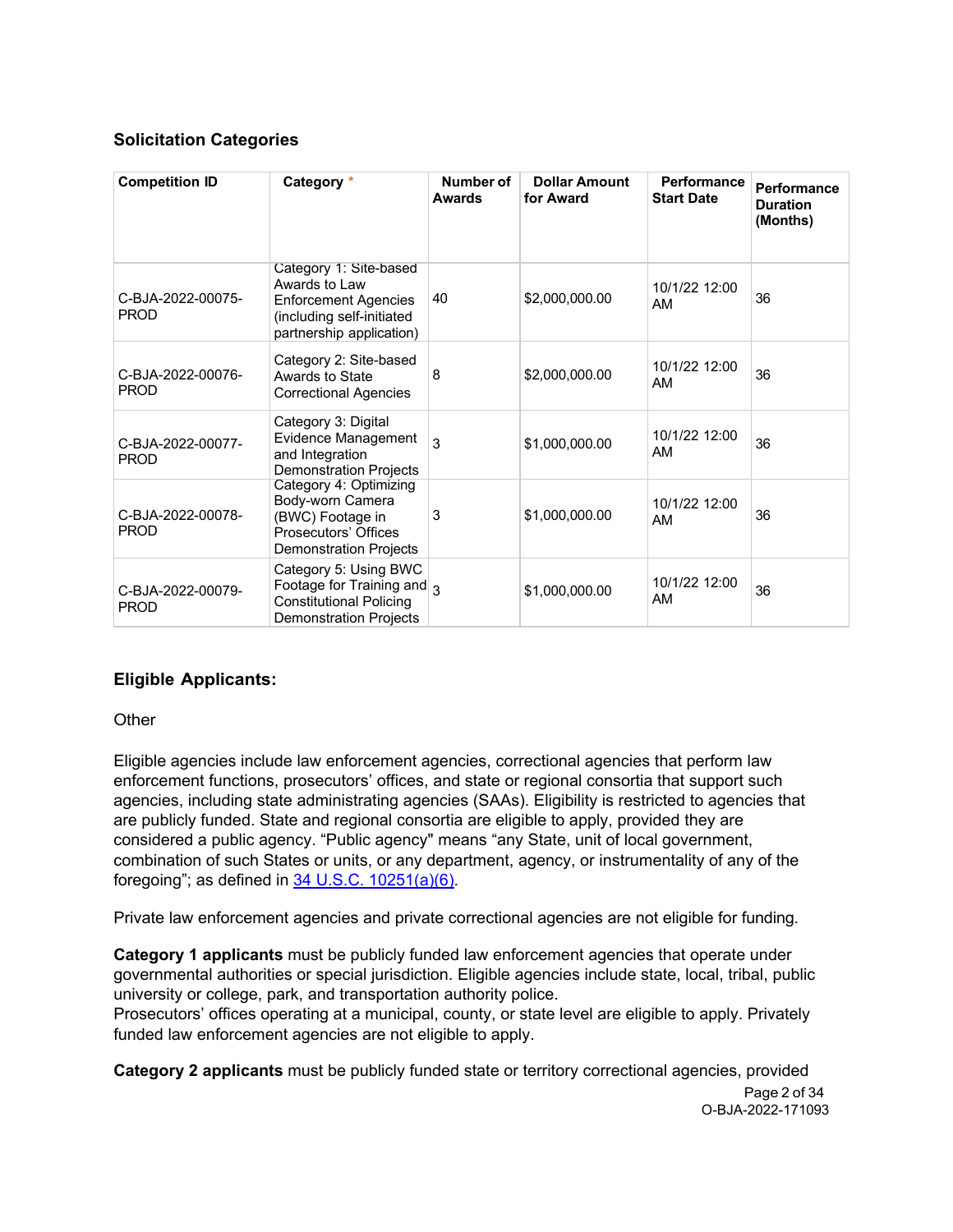they perform law enforcement functions as part of regular duties that are supported by public funding. Private correctional agencies are not eligible to apply.

**Category 3 applicants** must meet the same provisions described for **Category 1.**

**Category 4 applicants** must be publicly funded prosecutors' offices operating at a municipal, county, or state level.

**Category 5 applicants** must meet the same provisions described for **Category 1.**

Applicants for the Body-worn Camera Policy and Implementation Program to Support Law Enforcement Agencies may apply on their own behalf or in partnership with one or more agencies that meet the eligibility criteria.

To advance Executive Order 13929 Safe Policing for Safe Communities, the Attorney General determined that all state, local, and university or college law enforcement agencies must be certified by an approved independent credentialing body or have started the certification process, to be eligible for FY 2022 DOJ discretionary grant funding. To become certified, the law enforcement agency must meet two mandatory conditions: (1) the agency's use-of-force policies adhere to all applicable federal, state, and local laws and (2) the agency's use-of-force policies prohibit chokeholds except in situations where use of deadly force is allowed by law. The certification requirement also applies to law enforcement agencies receiving DOJ discretionary grant funding through a subaward. For detailed information on this certification requirement, please visit<https://cops.usdoj.gov/SafePolicingEO> to access the Standards for Certification on Safe Policing for Safe Communities, the Implementation Fact Sheet, and the List of Designated Independent Credentialing Bodies.

All recipients and subrecipients (including any for-profit organization) must forgo any profit or management fee.

BJA will consider applications under which two or more entities would carry out the federal award; however, only one entity may be the applicant. Any others must be proposed as subrecipients (subgrantees). For additional information on subawards, see the [OJP Grant](https://www.ojp.gov/funding/Apply/Resources/Grant-App-Resource-Guide.htm) [Application Resource](https://www.ojp.gov/funding/Apply/Resources/Grant-App-Resource-Guide.htm)  [Guide.](https://www.ojp.gov/funding/Apply/Resources/Grant-App-Resource-Guide.htm)

BJA may elect to fund applications submitted under this FY 2022 solicitation in future fiscal years, dependent on, among other considerations, the merit of the applications and the availability of appropriations.

### **Contact Information**

For technical assistance with submitting the Application for Federal Assistance standard form (SF)- 424 and a Disclosure of Lobbying Activities form (SF-LLL) in Grants.gov, contact the Grants.gov Customer Support Hotline at 800-518-4726, 606-545-5035, at [Grants.gov](https://www.grants.gov/web/grants/support.html) [customer support,](https://www.grants.gov/web/grants/support.html) or email at [support@grants.gov.](mailto:support@grants.gov) The Grants.gov Support Hotline operates 24 hours a day, 7 days a week, except on federal holidays.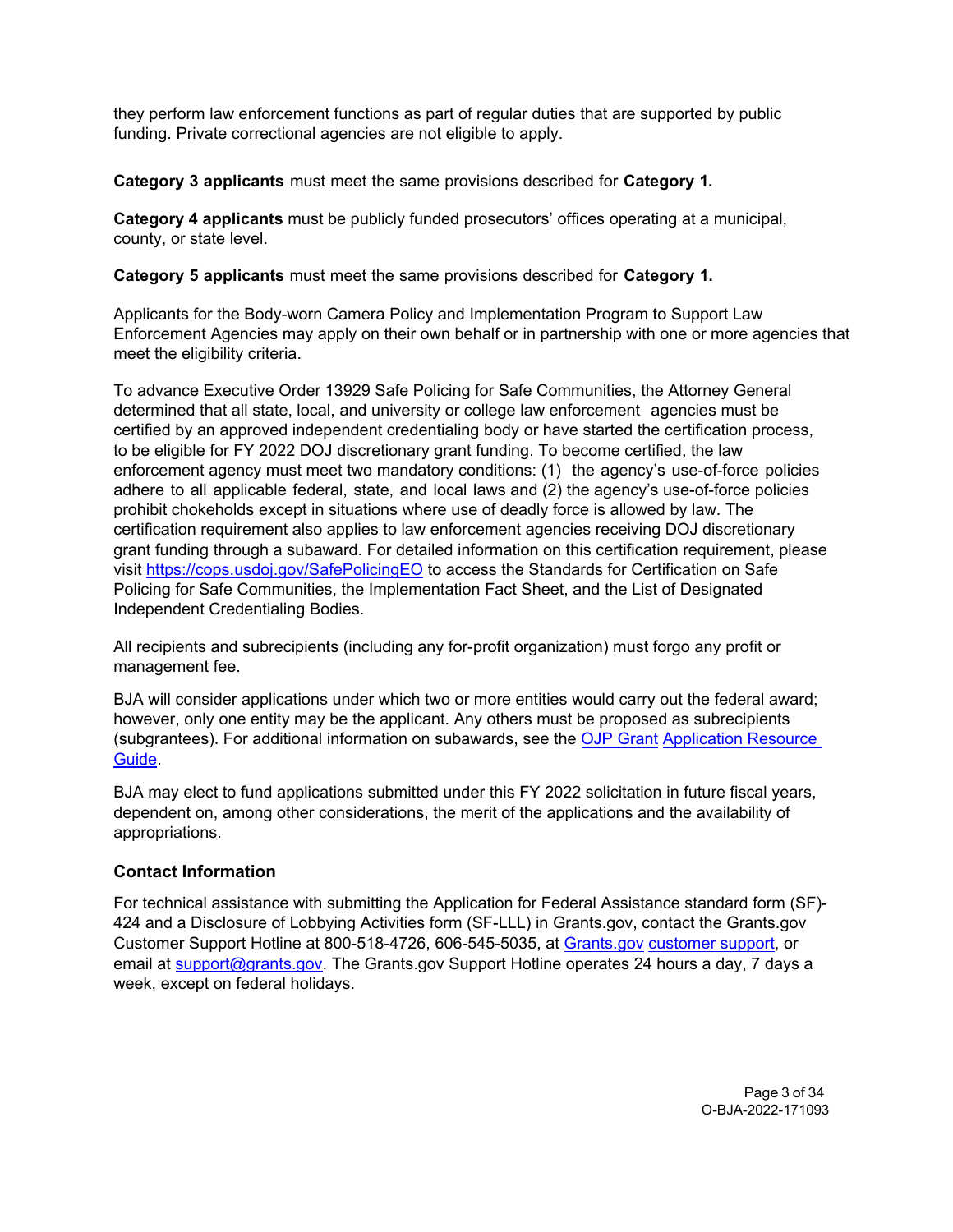For technical assistance with submitting the full application in DOJ's Justic Grants System (JustGrants), contact the JustGrants Service Desk at [JustGrants.Support@usdoj.gov](mailto:JustGrants.Support@usdoj.gov) or at 833-872-5175. The JustGrants Service Desk operates 5 a.m. to 9 p.m. eastern time Monday-Friday and 9 a.m. to 5 p.m. Saturday, Sunday, and federal holidays.

For assistance with any other requirements of this solicitation, contact the OJP Response Center by telephone at 800–851–3420 or TTY: 301–240–6310 (hearing impaired only) or by email at grants@ncjrs.gov. The OJP Response Center hours of operation are 10 a.m. to 6 p.m. eastern time [Monday–Friday,](mailto:grants@ncjrs.gov) and 10 a.m. to 8 p.m. eastern time on the solicitation close date.

### **Submission Information**

Applications will be submitted to DOJ in two steps:

Step 1: The applicant must submit by the Grants.gov deadline the required Application for Federal Assistance standard form (SF)-424 and a Disclosure of Lobbying Activities (SF- LLL) form when they register in Grants.gov at [https://www.grants.gov/web/grants/register.html.](https://www.grants.gov/web/grants/register.html)

Beginning April 4, 2022, the Federal government will cease using the Data Universal Numbering System (DUNS) number to uniquely identify entities. At that point, entities doing business with the Federal government will use a Unique Entity Identifier (UEI) created in SAM.gov. If your entity is currently registered in SAM.gov, your UEI has already been assigned and is viewable in SAM.gov. This includes inactive registrations. If you are a new entity registering in SAM.gov, you will continue to register in SAM.gov using the DUNS number assigned by Dun and Bradstreet (D&B) until April 4, 2022. Upon completing your registration in SAM.gov, you will be assigned a UEI. For additional information, see the [Unique Entity](https://www.gsa.gov/about-us/organization/federal-acquisition-service/office-of-systems-management/integrated-award-environment-iae/iae-systems-information-kit/unique-entity-identifier-update) Identifier Update and the OJP Grant Application Resource Guide.

[IMPOR](https://www.ojp.gov/funding/apply/ojp-grant-application-resource-guide#unique-entity)TANT: Grants.gov will transition to UEI at 11:59 p.m. [eastern time \(ET\)](https://www.ojp.gov/funding/apply/ojp-grant-application-resource-guide#unique-entity) on March 31, 2022. To support this transition, DOJ will update all posted Grants.gov funding opportunity packages to reflect the use of UEI.

All entities applying for DOJ funding opportunities that have a Grants.gov close date after March 31, 2022, must take one of the following actions:

1) Complete and submit the SF-424 and SF-LLL no later than March 30, 2022, at 8:00 p.m. ET.

- If the SF-424 is not completed and submitted by this time, any information contained in the SF-424 will be lost during the transition.
- If this occurs, applicants will need to re-enter their data in the new SF-424 form upon returning to Grants.gov on April 1, 2022.

2) Wait until April 1, 2022, to begin and submit the Grants.gov application.

Step 2: The applicant must then submit the full application including attachments in JustGrants at [JustGrants.usdoj.gov.](https://justicegrants.usdoj.gov/)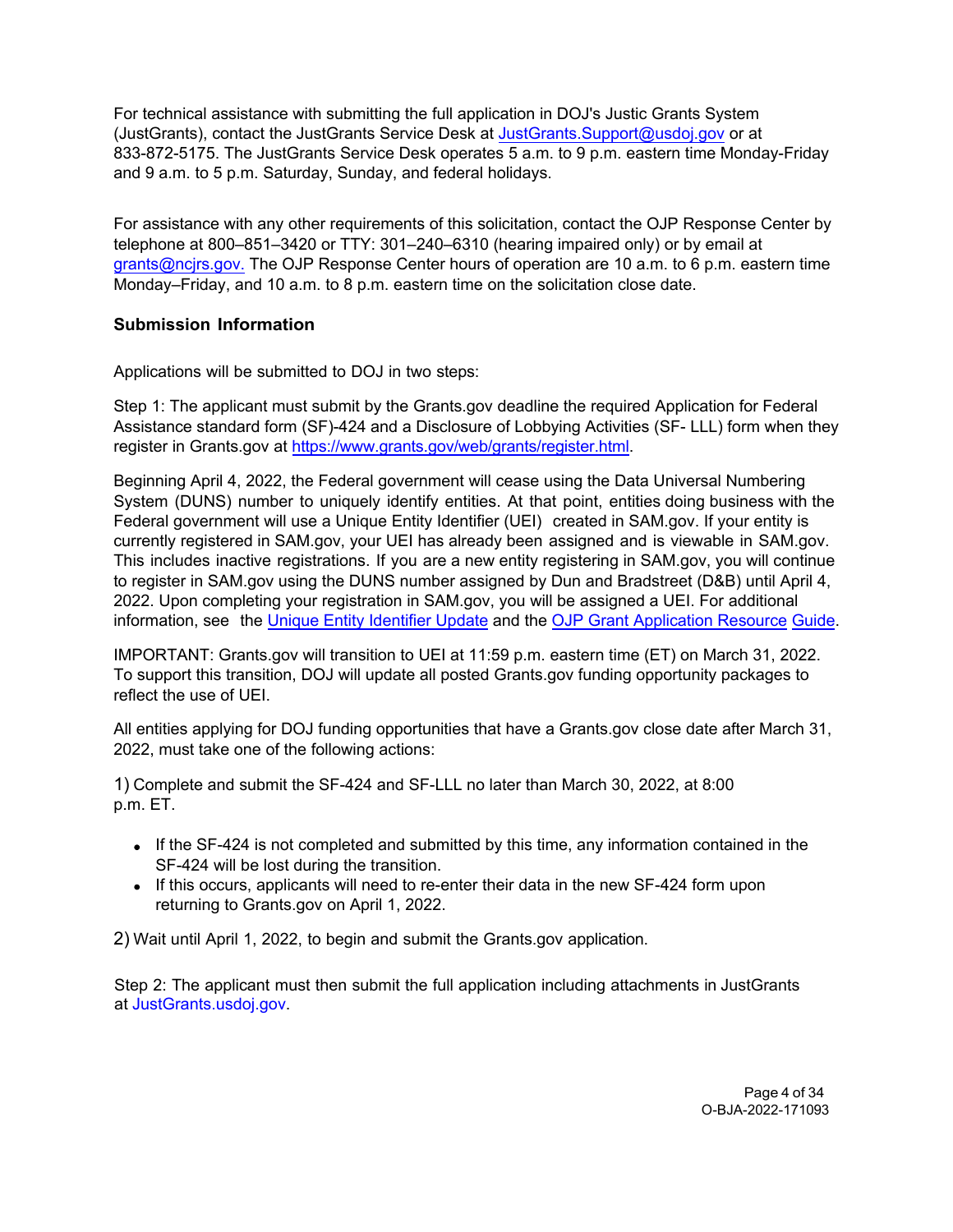To be considered timely, the full application must be submitted in JustGrants by the JustGrants application deadline.

OJP encourages applicants to review, the "How to Apply" section in the <u>OJP [Grant](https://www.ojp.gov/funding/apply/ojp-grant-application-resource-guide#apply) Application</u> [Resource Guide](https://www.ojp.gov/funding/apply/ojp-grant-application-resource-guide#apply) and the <u>JustGrants website</u> for more information, resources, and training.

> Page 5 of 34 O-BJA-2022-171093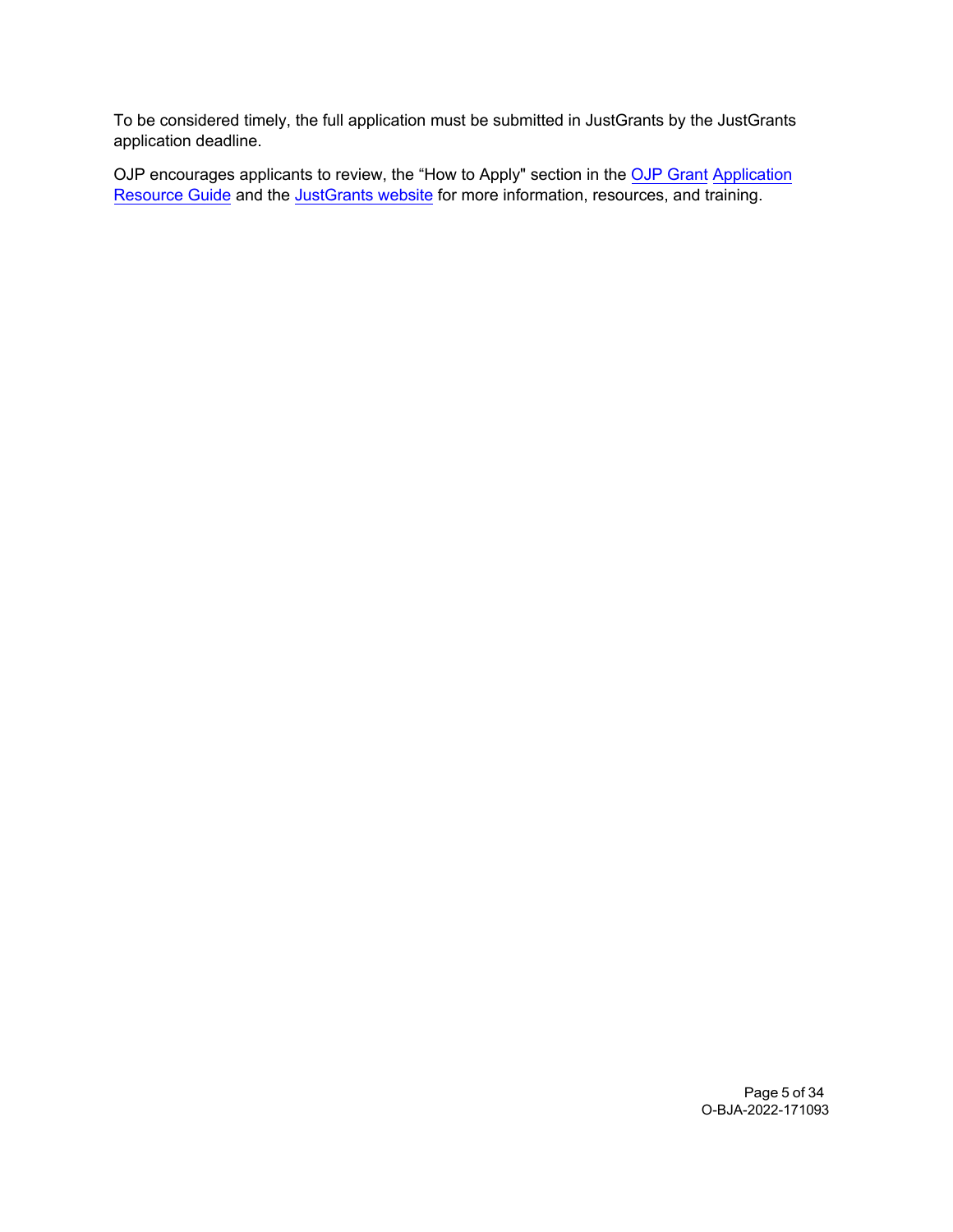# **Contents**

| Contact Information                                                                     | $\mathbf{3}$ |
|-----------------------------------------------------------------------------------------|--------------|
| Program Description                                                                     | 8            |
| Overview                                                                                | 8            |
| <b>Statutory Authority</b>                                                              | 8            |
| Specific Information                                                                    | 8            |
| Goals, Objectives, Deliverables, and Timeline                                           | 14           |
| Evidence-Based Programs or Practices                                                    | 15           |
| Information Regarding Potential Evaluation of Programs and Activities                   | 16           |
| <b>Federal Award Information</b>                                                        | 16           |
| Awards, Amounts and Durations                                                           | 16           |
| Continuation Funding Intent                                                             | 16           |
| Availability of Funds                                                                   | 17           |
| <b>Types of Awards</b>                                                                  | 17           |
| Financial Management and System of Internal Controls                                    | 17           |
| <b>Budget Information</b>                                                               | 17           |
| Cost Sharing or Matching Requirement                                                    | 18           |
| Pre-agreement Costs (also known as Pre-award Costs)                                     | 18           |
| Limitation on Use of Award Funds for Employee Compensation: Waiver                      | 19           |
| Prior Approval, Planning, and Reporting of Conference/Meeting/Training Costs            | 19           |
| Costs Associated with Language Assistance (if applicable)                               | 19           |
| Eligibility Information                                                                 | 19           |
| Application and Submission Information                                                  | 19           |
| Information to Complete the Application for Federal Assistance (SF-424)                 | 19           |
| Standard Applicant Information (JustGrants 424 and General Agency Information)          | 20           |
| Proposal Abstract                                                                       | 20           |
| Proposal Narrative                                                                      | 20           |
| Goals, Objectives, Deliverables, and Timeline                                           | 24           |
| <b>Budget and Associated Documentation</b>                                              | 24           |
| Budget Worksheet and Budget Narrative (Web-based Form)                                  | 24           |
| Indirect Cost Rate Agreement (if applicable)                                            | 24           |
| Financial Management Questionnaire (including applicant disclosure of high-risk status) | 24           |
| Disclosure of Process Related to Executive Compensation                                 | 24           |
| <b>Additional Application Components</b>                                                | 24           |
| <b>Tribal Authorizing Resolution</b>                                                    | 24           |
| Research and Evaluation Independence and Integrity Statement                            | 24           |
| Documentation of Subgrantee Intent (if applicable)                                      | 25           |
| Disclosures and Assurances                                                              | 25           |
| Disclosure of Lobbying Activities                                                       | 25           |
| <b>DOJ Certified Standard Assurances</b>                                                | 25           |
| Applicant Disclosure of Duplication in Cost Items                                       | 25           |
| DOJ Certifications Regarding Lobbying; Debarment, Suspension and Other Responsibility   |              |
| Matters; and Drug-Free Workplace Requirements                                           | 25           |
| Applicant Disclosure and Justification - DOJ High Risk Grantees (if applicable)         | 25           |
| How to Apply                                                                            | 25           |
| <b>Submission Dates and Time</b>                                                        | 26           |
| Application Review Information                                                          | 27           |
| <b>Review Criteria</b>                                                                  | 27           |
|                                                                                         |              |

Page 6 of 34 O-BJA-2022-171093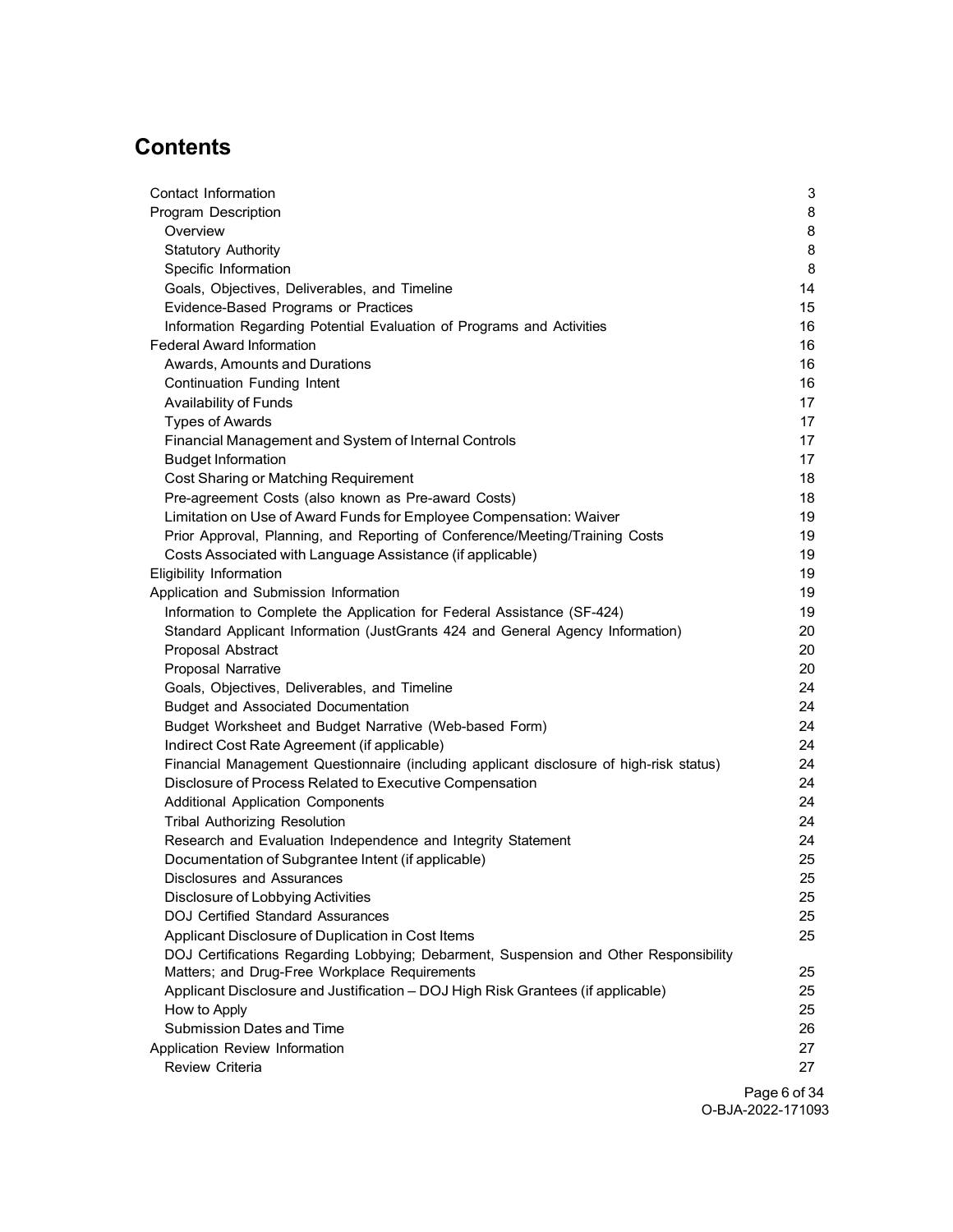| <b>Review Process</b>                                                   | 28 |
|-------------------------------------------------------------------------|----|
| Federal Award Administration Information                                | 28 |
| <b>Federal Award Notices</b>                                            | 28 |
| Administrative, National Policy, and Other Legal Requirements           | 29 |
| Information Technology (IT) Security Clauses                            | 29 |
| General Information about Post-Federal Award Reporting Requirements     | 29 |
| Federal Awarding Agency Contact(s)                                      | 29 |
| Other Information                                                       | 29 |
| Freedom of Information and Privacy Act (5 U.S.C. 552 and 5 U.S.C. 552a) | 29 |
| Provide Feedback to OJP                                                 | 29 |
| <b>Application Checklist</b>                                            | 29 |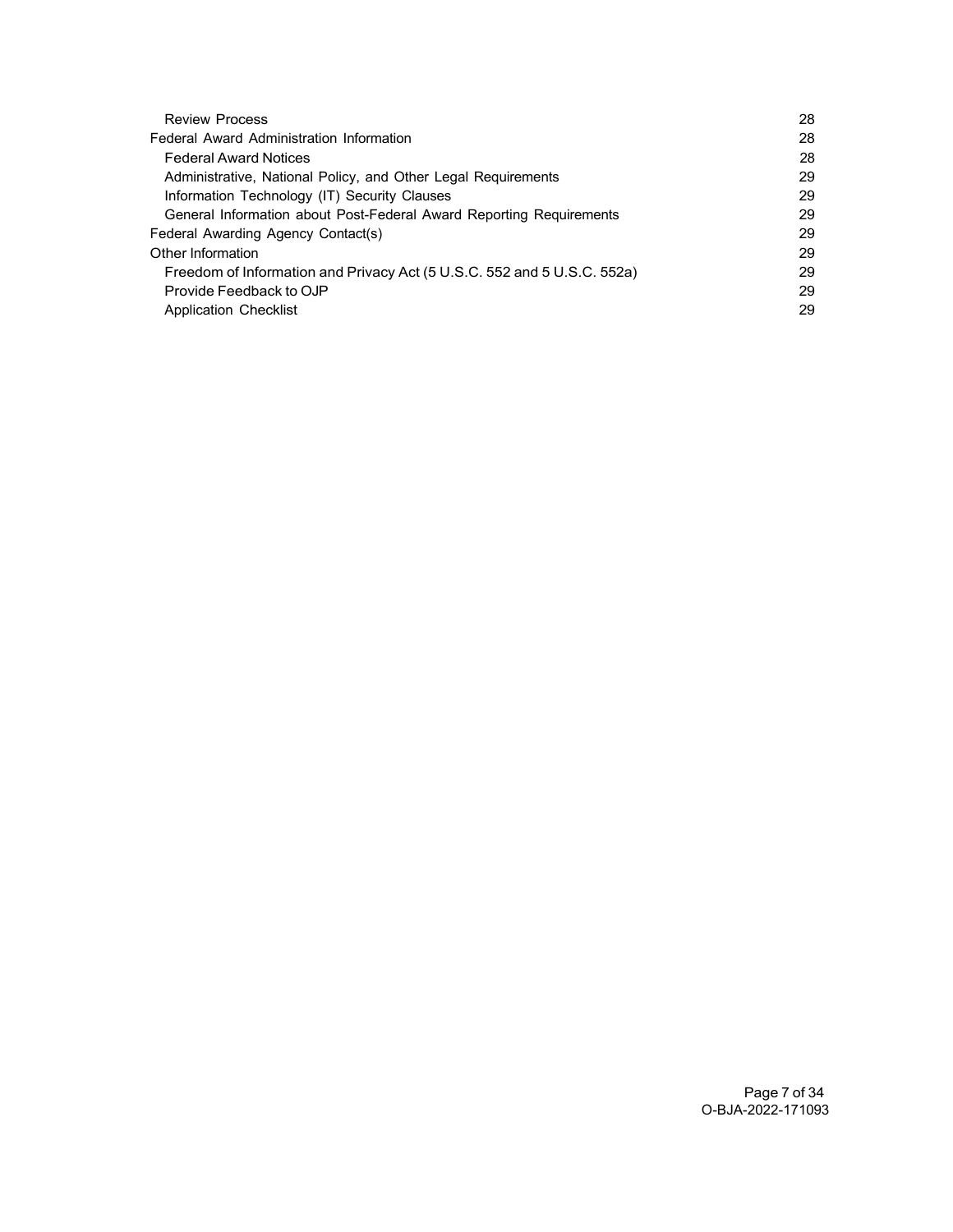# **Program Description**

### **Overview**

<span id="page-7-0"></span>OJP is committed to advancing work that promotes civil rights and racial equity, increases access to justice, supports crime victims and individuals impacted by the justice system, strengthens community safety and protects the public from crime and evolving threats, and builds trust between law enforcement and the community. The purpose of the FY 2022 Body-worn Camera Policy and Implementation Program to Support Law Enforcement Agencies (BWCPIP-LEA) is to fund the purchase of body-worn cameras (BWCs) that are implemented as part of comprehensive BWC programs implemented in publicly funded law enforcement agencies (LEAs) or correctional agencies that perform law enforcement functions. In addition, the BWCPIP-LEA Program supports the refinement of existing BWC implementation operating in publicly funded operation through demonstration programs in which BWC implementation practice and operation have exhibited a demonstrable improvement in agency operations and that have a high likelihood of being replicated in other locations.

Eligible agencies include law enforcement agencies, correctional agencies that perform law enforcement functions, prosecutors' offices, and state or regional consortia that support such agencies, including state administrating agencies (SAAs). Eligibility is restricted to agencies that are publicly funded. Private law enforcement agencies and private correctional agencies are not eligible for funding.

### <span id="page-7-1"></span>**Statutory Authority**

Any awards under this solicitation would be made under the Department of Justice Appropriations Act, 2022 (Pub. L. No. 117-103).

#### <span id="page-7-2"></span>**Specific Information**

Funding under this program supports agencies seeking to establish, expand, or refine comprehensive BWC programs and have specified plans to implement this technology in a manner that maximizes the benefits of BWCs. As part of their submission, applicants must describe a deliberate and phased plan to deploy this technology, as well as specific ways it will be used to enhance the applicant agency's mission.

For agencies that primarily intend to initiate, pilot, or expand a BWC program through the purchase or lease of BWCs, Categories 1 and 2, federal funding for awards cannot exceed \$2,000 per BWC. The absolute cap on these awards is \$2,000,000. If an applicant applies for the cap of \$2,000,000, it must propose to acquire no fewer than 1,000 BWCs. The federal award amount under Categories 1 or 2 would be capped based on the number of BWCs proposed to be purchased or leased using the \$2,000 per BWC funding metric (as described below under "Other Budget Language"). For example, if an agency proposes to establish a BWC program to equip 120 officers with 120 BWCs, the maximum amount of federal funding would be capped at \$240,000 (120 BWCs \* \$2,000). All applications under Categories 1 and 2 are expected to purchase or lease BWCs as a core part of the grant program. These implementations may be full-agency implementations, expansion of existing programs to additional personnel, or pilot programs.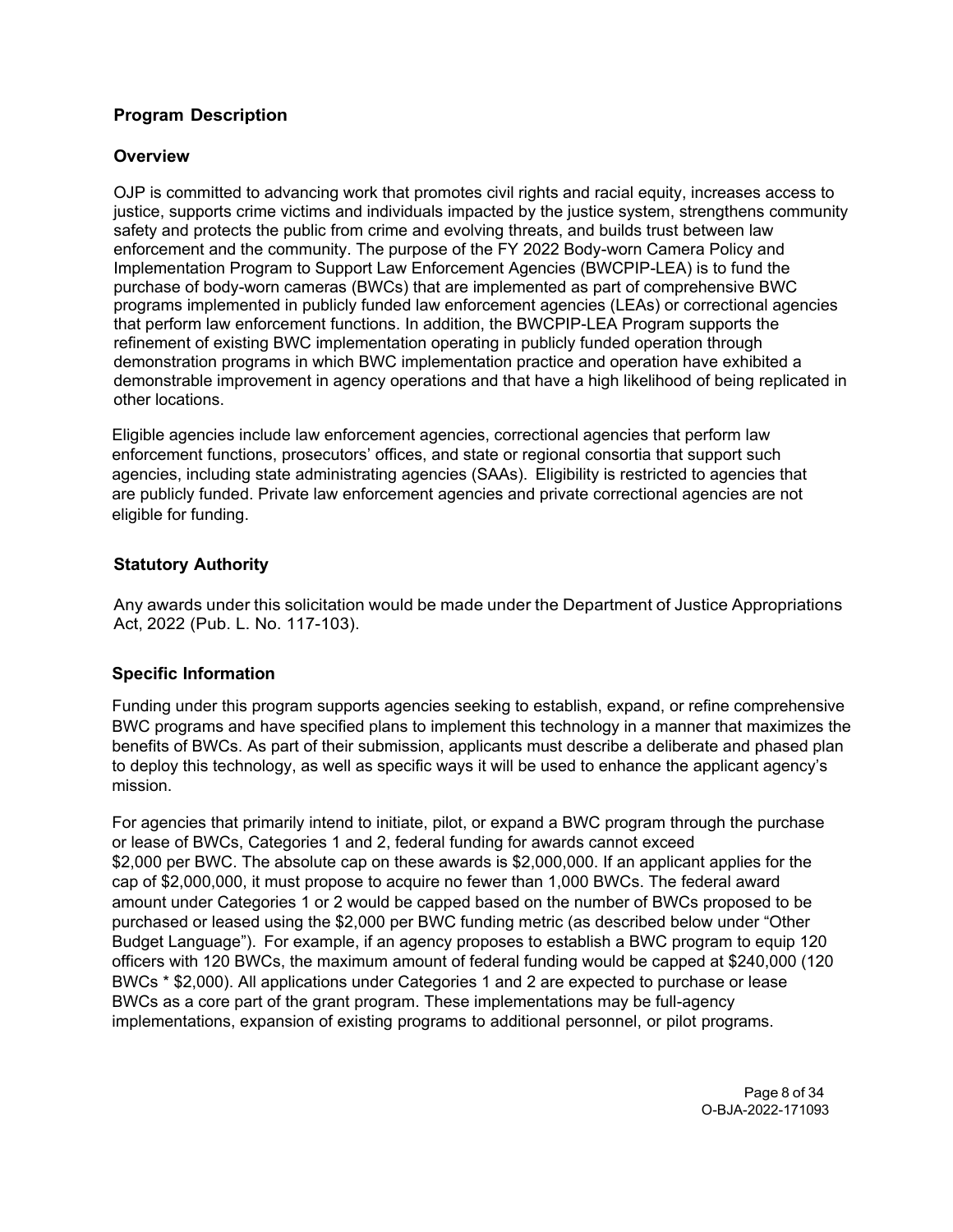The maximum amount of funding for Categories 3, 4, and 5 is \$1,000,000. Unlike Categories 1 and 2, agencies need not propose to purchase or lease BWCs. However, if the demonstration project does include BWC acquisition, those specific BWCPIP-related purchase or lease expenses are limited by the \$2,000 per BWC funding metric (as described below under "Other Budget Language").

BWC programs are an important tool that when strategically implemented can be an integrated part of a jurisdiction's holistic problem-solving and community-engagement strategy, helping to increase both trust and communication between the police and the communities they serve. BWCs can be highly effective, providing an objective audio and visual record of interactions that can capture empirical evidence in the event of a crime, police-citizen interaction, or use-of-force incident. In addition, the effective management of data generated from BWCs has become vital to modern law enforcement practices. The sharing of digital evidence being generated from BWCs between law enforcement agencies with prosecutors' offices, defense council, and the judiciary has become more commonplace. The adoption of BWCs by correctional agencies is becoming more commonplace. In order to both increase the number of BWCs deployed in law enforcement agencies across the United States and improve the efficacy and efficiency with which BWC programs are implemented, the Bureau of Justice Assistance (BJA) has expanded its BWCPIP Program to five distinct categories.

**Coordination with Training and Technical Assistance Provider:** Should they be awarded, applicants for all funding categories are expected to work collaboratively with BJA's selected training and technical assistance (TTA) provider. While the nature of engagement and collaboration will vary by the grantees' proposed work, the TTA provider's role is to provide resources and assistance to individual grantees, determine common themes across individual BWC programs and demonstration programs implemented, develop BWC knowledge products for grantees and the criminal justice field, and identify promising practices for replication and refinement. To be successful, applicants should affirm their willingness to work collaboratively with the TTA provider.

**Category 1:** Site-based Awards to Law Enforcement Agencies (LEAs) — Funding under this category supports law enforcement agencies seeking to establish or expand comprehensive BWC programs and have specified plans to implement this technology in a manner that maximizes the benefits of BWCs in that law enforcement setting. As part of their submission, applicants must describe a deliberate and phased plan to deploy this technology, as well as specific ways it will be used to enhance the applicant agency's mission. This category is intended for publicly funded law enforcement agencies, which includes but is not limited to state, tribal, municipal, and county law enforcement agencies. Other specialized jurisdiction law enforcement agencies such as school district police, university or college police, park police, fish-and-game police, and transportation police are eligible to apply provided they are primarily supported through public funding. Private police agencies are not eligible to apply. Any sheriff's department that intends to deploy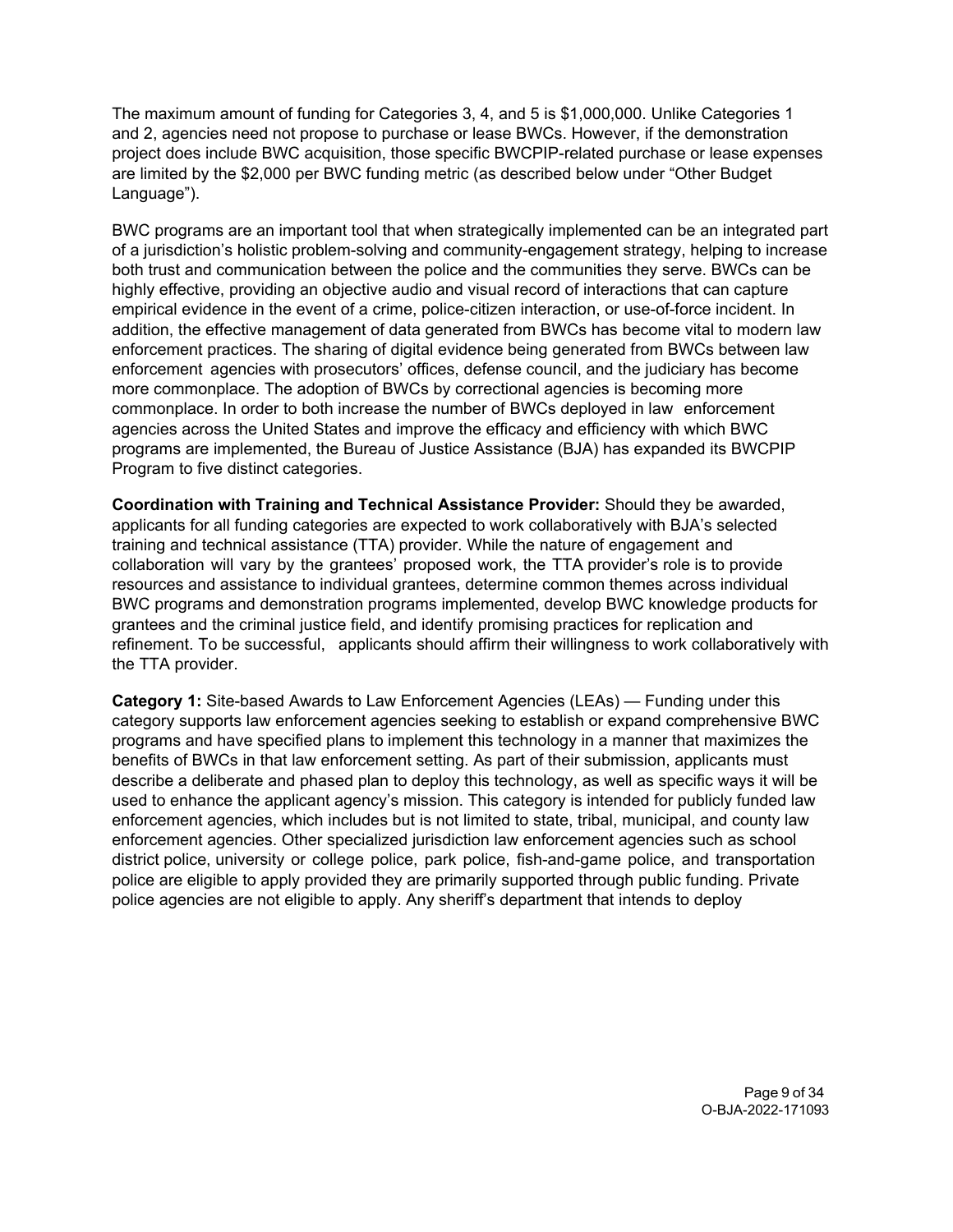BWCs in a jail setting should apply under this category, even if they intend to deploy BWCs only in a jail setting (and not for patrol officers). Additional requirements for this category are listed below in **"Conditions and Examples Specific to Categories 1 and 2."**

**Category 2:** Funding under this category supports state or territory correctional departments seeking to establish or expand comprehensive BWC programs and have specified plans to implement this technology in a manner that maximizes the benefits of BWCs in correctional settings. As part of their submission, applicants must describe a deliberate and phased plan to deploy this technology, as well as specific ways it will be used to enhance the applicant agency's mission. Application may include the deployment of BWCs in one or more of the correctional institutions under state or territory jurisdiction. These may also include deployment of BWCs to parole or other community supervision officer operating as agents for the state or territory correctional agency.

**Category 3:** Funding under this category supports existing or proposed digital evidence integration demonstration efforts in law enforcement agencies, prosecution agencies, or in partnerships between such agencies. Increasingly, digital data footage from BWCs is being integrated with other forms of digital evidence generated by the police (e.g., from dash cams, fixed cams, license plate readers, and aerial photography). Agencies are beginning to deploy integrated digital evidence systems, which are purpose-built within the agency, rely on commercially available digital evidence integration platforms, or rely on hybrid approaches. This award category is intended to support those agencies that have made clear and demonstrable progress in digital evidence sharing and integration across two or more agencies. This integration may be horizontal (across law enforcement agencies) or vertical (between law enforcement and prosecutors' agencies).

Agencies applying under this category should at minimum have achieved the following milestones and demonstrate such in their proposals:

- Have an established and successful BWC program.
- Be engaged in the process of sharing digital evidence from BWCs and other sources with one or more other agencies (law enforcement or prosecution).
- Are able to demonstrate progress in such endeavors, document these practices, and share challenges, successful practices, and effective problem-solving strategies.
- Are willing to work with a training and technical assistance provider to share best practices with the field and other interested parties, as well as engage in peer-to-peer activities with other similar grantees.
- Law enforcement or prosecutors' agencies should either have in-house assessment and analysis capabilities or propose partners (e.g., university researchers or consultant) that can assist in those activities.

### Other Special Considerations

Agencies applying under this category should be aware of the following considerations:

The primary purpose of the solicitation category is to demonstrate and further develop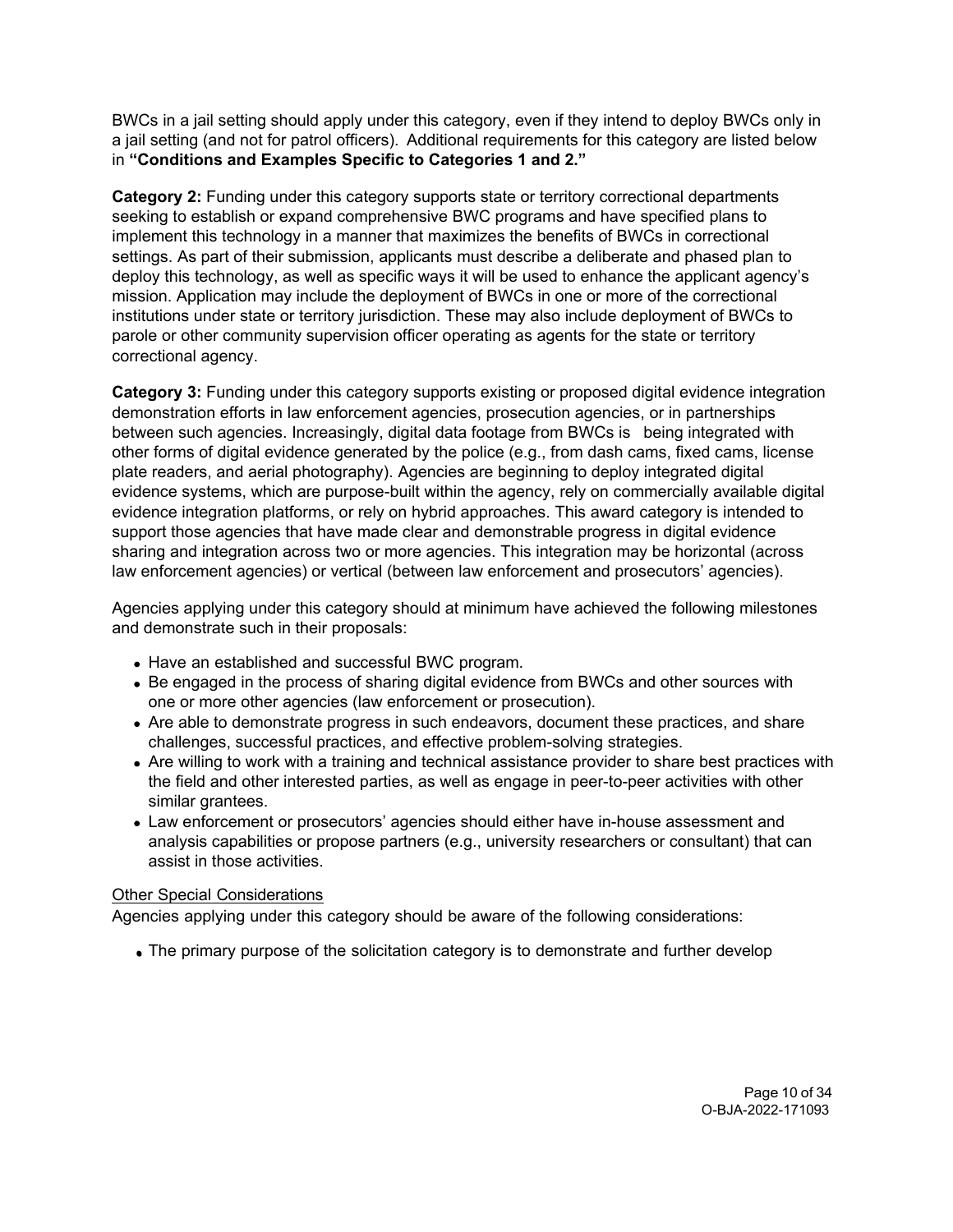successful interagency digital data sharing and integration efforts. The purchased of BWCs and related equipment is allowable, but this category is not primarily a BWC or equipment purchase program.

- Purchase or lease of additional BWC equipment that is instrumental to the broader program goals is permissible, but should be no more than 15 percent of the federal budget amount.
- Purchase, lease, or contracting for equipment or services in furtherance of digital data sharing and integration (DESI) are permissible, but should be no more than 25 percent of the federal grant. This limitation does not apply to personnel or contractors. This category does not support digital data sharing and integration start-up efforts.
- Applicants are expected to have an existing capacity and experience in DESI.

**Category 4:** Funding under this category supports prosecutors' offices that are seeking to improve their capacity to receive, access, process, better interpret, and more efficiently use digital evidence from BWCs (and other digital devices). Based on work done with BWCPIP grantees and associated prosecutors' offices since the inception of the BWC Program, prosecutors' offices have varied in their capacities to handle and effectively access BWC footage, as well as effectively use digital footage to improve prosecutorial decision-making and successful case outcomes. Applicants for this category are expected to have addressed and resolved these challenges to a significant degree and be willing to share their challenges, solutions, and problem-solving approaches to better leveraging digital evidence.

Agencies applying under this category should at minimum have achieved the following core milestones and demonstrate such in their proposals:

- Have been receiving or accessing BWC digital data (and optionally data from other digital devices) for at least 6 months from at least one law enforcement agency.
- Have had at least 6 months experience using digital data for prosecutorial decision- making (e.g., BWC digital evidence used in making charging decisions or prosecution strategies) and leveraging digital evidence to improve prosecutorial outcomes.
- Are able to demonstrate progress in such endeavors, document these practices, and share challenges, practices, and problem-solving strategies.
- Are willing to work with a training and technical assistance provider to share best practices with the field and other interested parties, as well as engage in peer-to-peer activities with other similar grantees.
- Prosecutors' agencies should either have in-house assessment and analysis capabilities or propose partners (e.g., university researchers or consultant) that can assist in those activities.

#### Other Special Considerations

Agencies applying under this category should be aware of the following considerations:

The primary purpose of the solicitation category is to demonstrate and improve effective use of digital evidence by prosecutors' offices. The purchase of BWCs and related equipment are allowable under Category 4. However, Category 4 is not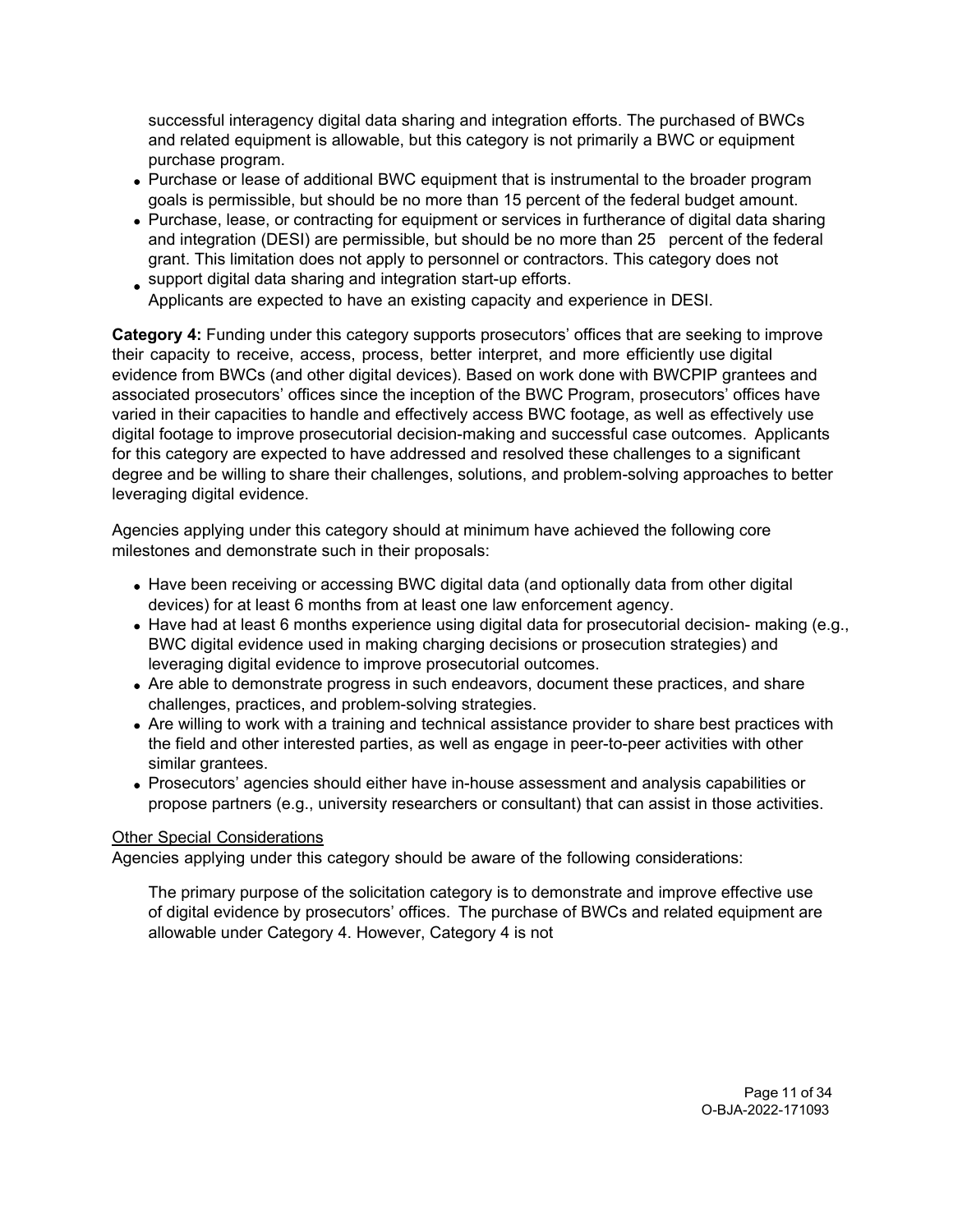primarily a BWC or equipment purchase program. Any BWC-related purchase should be supportive of broader program goals.

- Purchase or lease of additional BWC equipment that is instrumental to the broader program goals is permissible, but should be no more than 15 percent of the federal budget amount.
- Purchase, lease, or contracting for equipment or services in furtherance of prosecutor access, management, and evidence assessment are permissible, but should be no more that 25 percent of the federal grant. This limitation does not apply to personnel or contractors. Such funds could be used, for instance, to purchase licenses for prosecutorial personnel to access digital data stored in the cloud.
- This category does not support start-up efforts for prosecutors' offices with no existing experience or capacity to handle digital evidence from BWCs. Applicants are expected to have an existing capacity and experience in digital evidence.

**Category 5:** Funding under this category supports law enforcement agencies that have demonstrated success in using agency-generated BWC footage to (a) promote community outreach efforts, (b) improve officer performance though training using agency BWCs (e.g., de-escalation training) and/or (c) advance constitutional policing practices (e.g., monitoring officer compliance with BWC policy or standards for fair-and-effective policing).

Agencies applying under this category should at minimum have achieved the following core milestones and demonstrate such in their proposals:

- Have been successfully operating a comprehensive BWC program for at least 1 year and have an active BWC policy that meets the criteria set of factors delineated on the BWCPIP Policy Agency Self-Certification form.
- Have had at least 6 months experience using BWCs, digital data, and footage to advance police training, performance, and\or constitutional policing.
- Are willing to work with a training and technical assistance provider to share best practices with the field and other interested parties, as well as engage in peer-to-peer activities with other similar grantees.
- Law enforcement agencies should either have in-house assessment and analysis capabilities or propose partners (e.g., university researchers or consultant) that can assist in those activities.

# **Other Special Considerations**

Agencies applying under this category should be aware of the following considerations:

- The primary purpose of the solicitation category is to demonstrate the effective use of BWCs and BWC digital footage to enhance training, encourage best practices such as de-escalation, and promote other constitutional police practices. The purchase of BWCs and related equipment is allowable, but this is not primarily a BWC or equipment purchase program.
- Purchase or lease of additional BWC equipment that is instrumental to the broader program goals is permissible, but should be no more than 15 percent of the federal budget amount.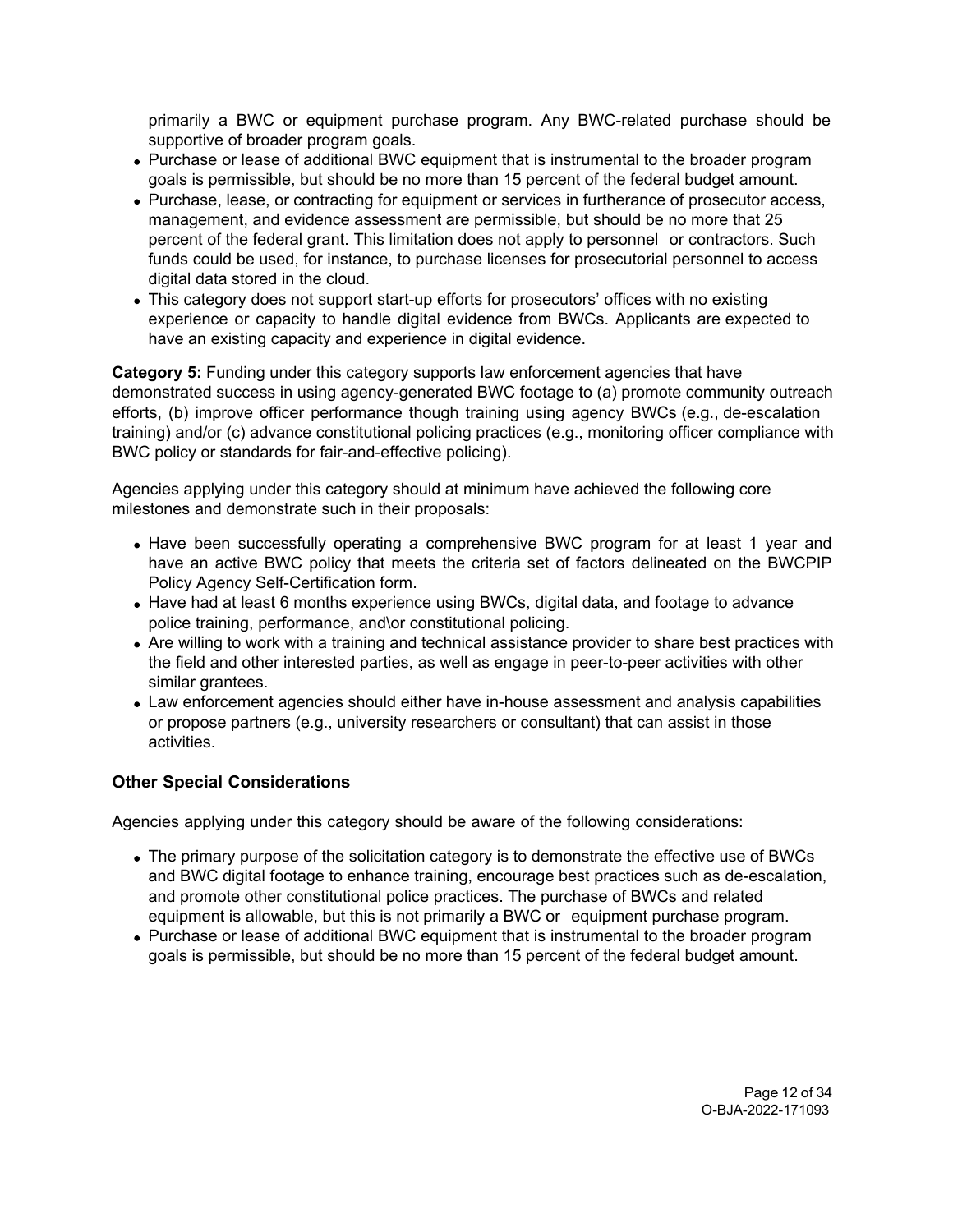Purchase, lease, or contracting for equipment or services in furtherance of prosecutor access, management, and evidence assessment are permissible, but should be no more that 25 percent of the federal grant. This limitation does not apply to personnel or contractors.

### **Conditions and Examples Specific to Categories 1 and 2:**

Authorizing language requires that the funds be used for the purchase of BWCs for law enforcement (including prosecutorial and correctional agencies) and additional costs associated with deploying those BWCs in a comprehensive program. Applicants that are seeking to fund BWC program development activities but have no plans to purchase\lease BWCs are not eligible for Category 1 or 2 funding, but may be considered under Categories 3, 4, or 5 provided they comport with the requirements of those demonstration projects.

In addition, while Categories 1 and 2 are intended for the purchase\lease of BWCs, this solicitation requires the grantee to commit to developing a comprehensive BWC implementation program as described below. Applications will be reviewed on the basis of their comprehensive implementation plans. Applicants that are seeking only to fund the purchase of BWCs without consideration of the broader program goals discussed below will be adversely affected in the review process.

**Category 1 Examples:** The following examples illustrate different types of Category 1 applications and applicability of the \$2,000 per BWC funding cap under different scenarios.

**Implementation of a Broad-scale Program:** A municipal law enforcement agency with 100 fulltime sworn officers proposes to acquire BWCs for 80 officers (70 patrol officers and 10 first-line supervisors). Under the \$2,000 per BWC funding cap, this applicant may apply for no more than \$160,000 in federal funding (80 BWCs \* \$2,000). The applicant may opt not to request the maximum amount based on program scope or cost efficiencies.

**Implementation of a Pilot Program:** A county sheriff's department with 200 sworn deputies intends to run a pilot BWC program before moving to full-scale implementation. The agency is seeking funds to pilot 25 BWCs to be deployed to a select group of officers. Under the \$2,000 per BWC funding cap, this applicant may apply for no more than \$50,000 in BWCPIP federal funding (25 BWCs \* \$2,000). As noted above, the applicant may opt not

to request the maximum amount based on program scope or cost efficiencies.

**Program Expansion:** A state police agency with 1,000 sworn officers has already deployed 600 BWCs to 3 of its 5 geographic areas. Using BWCPIP funding, the agency now wishes to move to full implementation by adding 400 BWCs. Under the \$2,000 per BWC funding cap, this applicant may apply for no more than \$800,000 in BWCPIP federal funding (400 BWCs \* \$2,000). As noted above, the applicant may opt not to request the maximum amount based on program scope or cost efficiencies.

**Partnership Example:** A sheriff's office in an urban county intends to deploy 50 BWCs for deputies that patrol unincorporated areas of the county. Based on its working relationship

> Page 13 of 34 O-BJA-2022-171093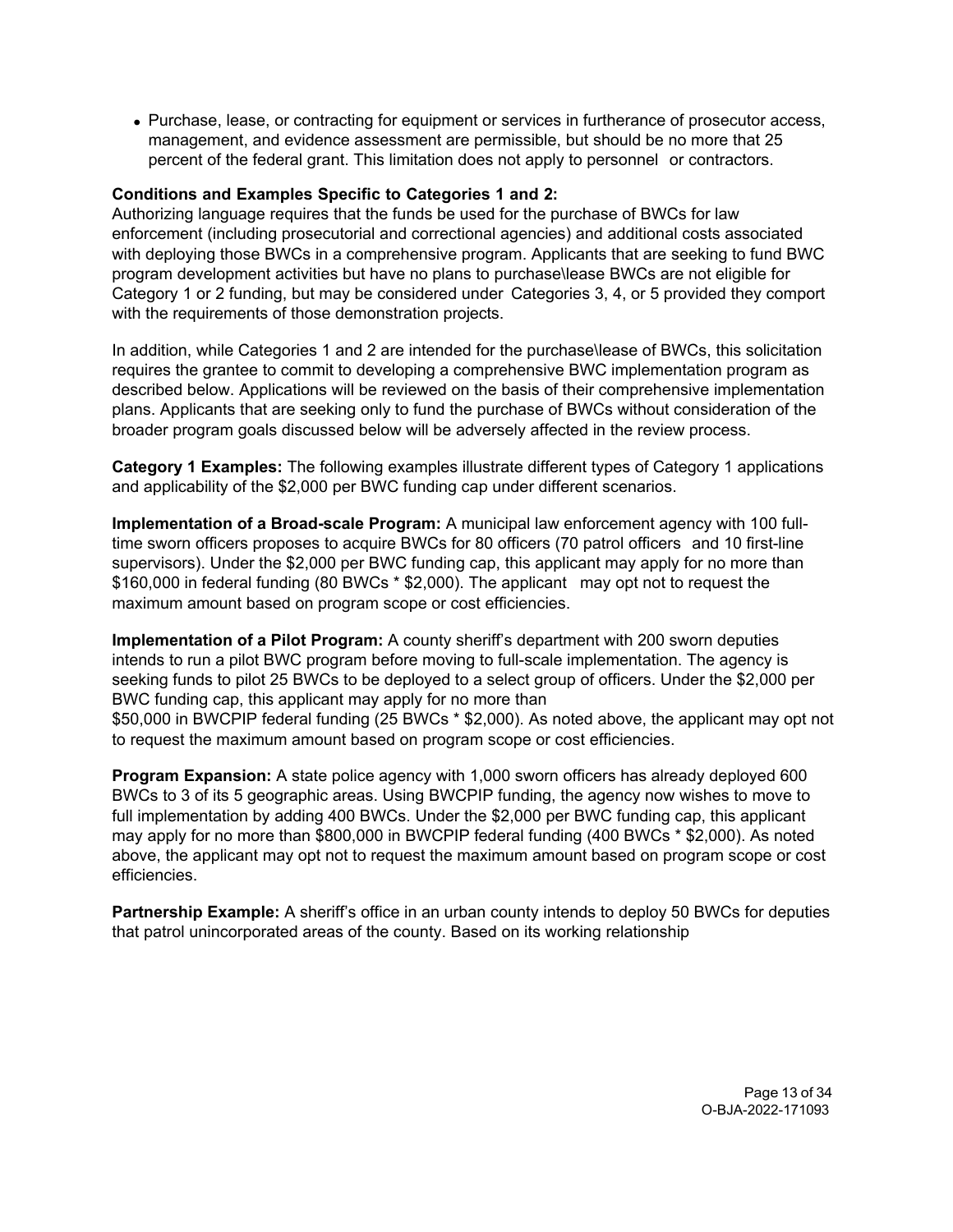with smaller municipal police agencies within the county, the sheriff's office proposes the 3 municipal agencies as subrecipients, purposing 10 BWCs for Department A, 6 for Department B, and 4 for Department C, totaling 70 BWCs across all 4 agencies. Under the \$2,000 per BWC funding cap, this applicant may apply for no more than \$140,000 in BWCPIP federal funding (70 BWCs \* \$2,000). As noted above, the applicant may opt not to request the maximum amount based on program scope or cost efficiencies.

**Category 2 Example:** The following example illustrates a Category 2 application and applicability of the \$2,000 per BWC funding cap under a single scenario. The law enforcement agency examples above provide additional information about how state correctional agencies might use BWCPIP funds to pilot or expand existing programs.

**Implementation of a multisite program:** A state department of corrections overseeing 12 correctional institutions with 400 full-time correctional officers proposes to acquire BWCs for 130 officers deployed in three facilities. Under the \$2,000 per BWC funding cap, this applicant may apply for no more than \$260,000 in federal funding (130 BWCs \* \$2,000). The applicant may opt not to request the maximum amount based on program scope or cost efficiencies.

**Partnership Documentation:** Any applicant that proposes to provide subawards to other criminal justice agencies must document which agencies it intends to subaward. Using the Category 1 Partnership Example above, the applicant would need to specifically identify the names of subawardees A through C. Applicants are encouraged to provide letters of intent or memorandums of understanding (MOUs) as attachments to their application. All agencies that propose subawardees should be as clear and explicit about funds, BWCs planned, and other proposed expenses to be incurred by subawardees. Agencies are encouraged to use the BJA form [Partnership Application Screening Sheet for Any Agency](https://bja.ojp.gov/sites/g/files/xyckuh186/files/media/document/BWCPIPFY2021_ScreeningForm_PartnerApplication_508C.pdf) Applying as Primary Grant [Applicant](https://bja.ojp.gov/sites/g/files/xyckuh186/files/media/document/BWCPIPFY2021_ScreeningForm_PartnerApplication_508C.pdf) on Behalf of Two or More Law [Enforcement](https://bja.ojp.gov/sites/g/files/xyckuh186/files/media/document/BWCPIPFY2021_ScreeningForm_PartnerApplication_508C.pdf) [Agencies](https://bja.ojp.gov/sites/g/files/xyckuh186/files/media/document/BWCPIPFY2021_ScreeningForm_PartnerApplication_508C.pdf)

**Single Agency Documentation:** Agencies that are applying to support BWCs only in their own agency are encouraged to use the BJA form [Single Agency Screening Sheet](https://bja.ojp.gov/sites/g/files/xyckuh186/files/media/document/BWCPIPFY2021_ScreeningForm_SingularApplication_508C.pdf) for Any [Agency](https://bja.ojp.gov/sites/g/files/xyckuh186/files/media/document/BWCPIPFY2021_ScreeningForm_SingularApplication_508C.pdf)  [Applying for Federal Funding of Its Own BWC Program](https://bja.ojp.gov/sites/g/files/xyckuh186/files/media/document/BWCPIPFY2021_ScreeningForm_SingularApplication_508C.pdf) This form will assist potential applicants in understanding organizational commitments for BWCPIP grantees and will assist applicants in verifying the number of BWCs proposed to be acquired and compliance with the \$2,000 per BWC funding cap.

### <span id="page-13-0"></span>**Goals, Objectives, Deliverables, and Timeline**

### Goals

The goals for **Categories 1 and 2** are to support the purchase or lease of BWCs by law enforcement agencies or correctional agencies, respectively, as well as to ensure that they are deployed as part of a comprehensive body-worn camera program that embodies evidence-based and problem-solving approaches. To achieve comprehensive approaches, agencies should allow broad stakeholder input into program development, develop plans to integrate BWC technology within the agency's operational framework, enhance mutual trust between officers and the community, and promote organizational efficiency.

The goals for **Categories 3, 4, and 5** are to promote the documentation, development, and sharing of best practices by law enforcement agencies and prosecutors' offices that have already deployed BWC programs. Successful applicants will be able to assess, document, and share promising practices and lessons learned, all in a manner that allows replication by other interested agencies.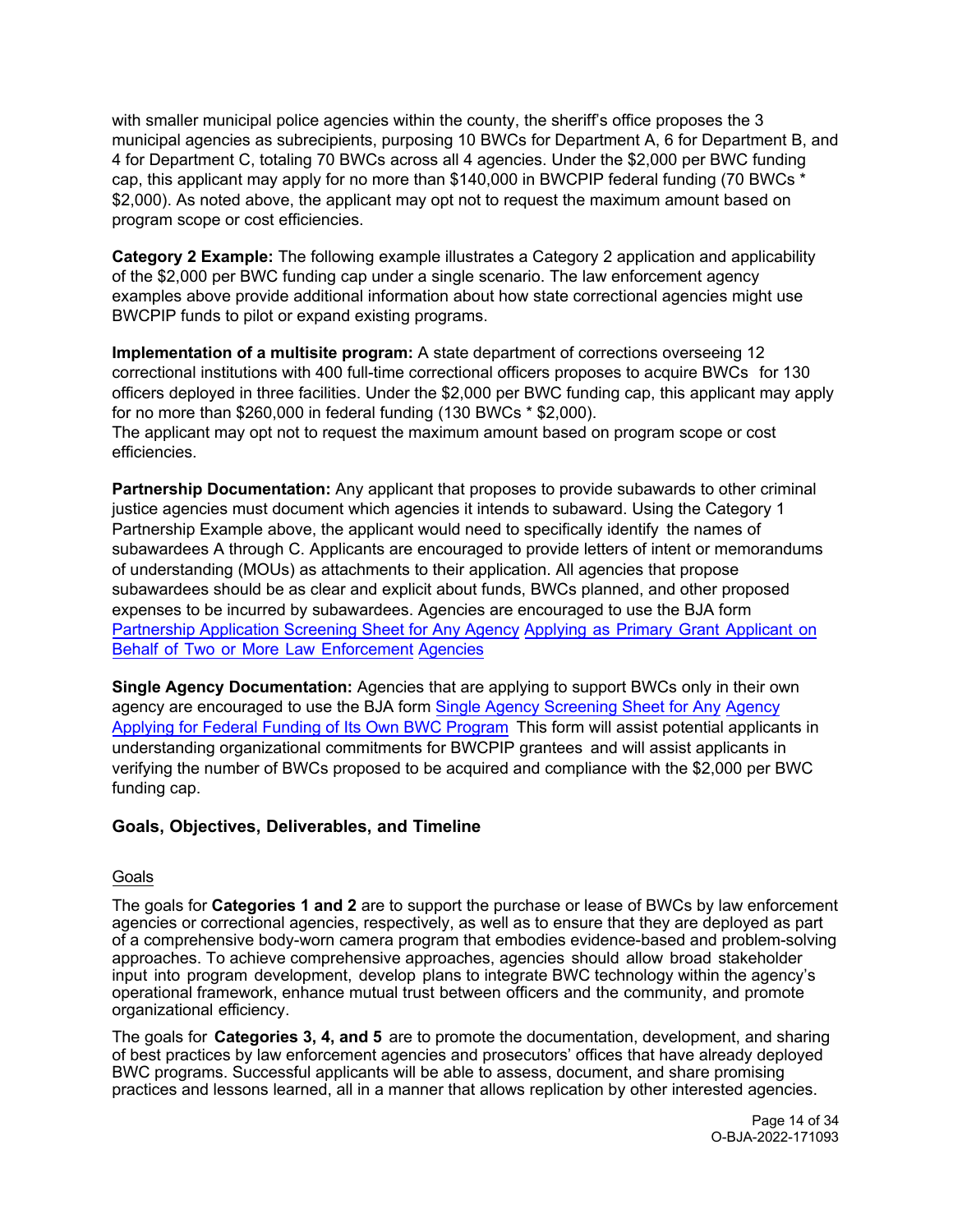#### **Objectives**

- 1. Establish a working relationship with the training and technical assistance provider to assure that comprehensive and deliberate BWC policies are in place or are developed and implemented during the grant period as part of the BWC program implementation.
- 2. Assure that all BWC policies and practices are consistent with applicable state and local laws.
- 3. Develop a planned and phased approach to implementation that achieves broad support from prosecutors , partners, and other affected criminal justice stakeholders.
- 4. Demonstrate commitment to incorporating the evidentiary value of BWCs and digital evidence media into daily administrative and field operations in a manner that promotes improvements in criminal justice outcomes, including improvements in officer and citizen safety, improvement in officer training, and promotion of constitutional policing.
- 5. Address access to and sharing of BWC footage by agency personnel, prosecutors, other criminal justice stakeholders, and the community.
- 6. Establish training protocols for officers, supervisors, and administrators on BWC use and policy (Categories 1 and 2).

#### **Deliverables**

- 1. Documentation of comprehensive BWC policy development through (a) submission of a BWC certification form or through review, and (b) completion of the BWC Policy Scorecard in cooperation with the TTA provider (Categories 1 and 2).
- 2. Regular calls, bi-monthly at minimum, with the TTA provider to report progress and receive guidance (Categories 1 and 2) up to and including the time at which BWCs are deployed.
- 3. Procurement of BWCs, and any other funding equipment and services, in a manner compliant with federal and local procurement guidelines.
- 4. Documentation of program descriptions, process assessments, lessons learned, and promising practices (Categories 3, 4, and 5).
- 5. Completion of an exit conference with and report for the TTA provider.

The Goals, Objectives, and Deliverables are directly related to the performance measures that show the completed work's results, as discussed in the Application and Submission Information section.

#### <span id="page-14-0"></span>**Evidence-Based Programs or Practices**

OJP strongly encourages the use of data and evidence in policymaking and program development for criminal justice, juvenile justice, and crime victim services. For additional information and resources on evidence-based programs or practices, see the [OJP Grant](https://www.ojp.gov/funding/apply/ojp-grant-application-resource-guide#evidence-based) [Application](https://www.ojp.gov/funding/apply/ojp-grant-application-resource-guide#evidence-based) Resource [Guide.](https://www.ojp.gov/funding/apply/ojp-grant-application-resource-guide#evidence-based)

#### <span id="page-14-1"></span>**Information Regarding Potential Evaluation of Programs and Activities**

<span id="page-14-2"></span>OJP may conduct or support an evaluation of the programs and activities funded under this solicitation. For additional information, see the [OJP Grant Application Resource Guide](https://www.ojp.gov/funding/apply/ojp-grant-application-resource-guide#potential-evaluation) section entitled "Information Regarding Potential Evaluation of Programs and Activities."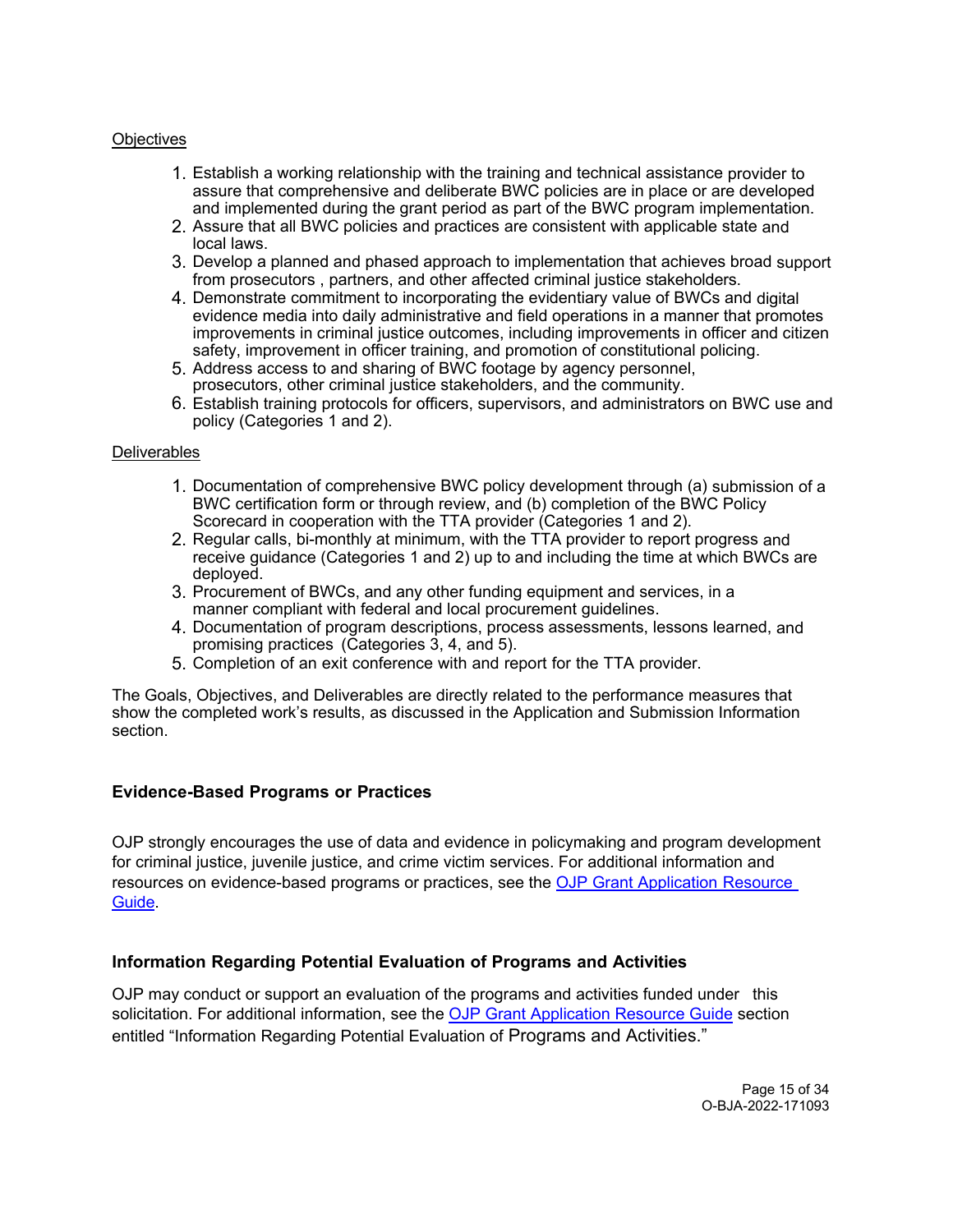### **Federal Award Information**

### **Solicitation Categories**

| <b>Competition ID</b>            | Category *                                                                                                                      | Number of<br><b>Awards</b> | <b>Dollar Amount</b><br>for Award | Performance<br><b>Start Date</b> | Performand<br>e Duration<br>(Months) |
|----------------------------------|---------------------------------------------------------------------------------------------------------------------------------|----------------------------|-----------------------------------|----------------------------------|--------------------------------------|
| C-BJA-2022-00075-<br><b>PROD</b> | Category 1: Site-based<br>Awards to Law<br><b>Enforcement Agencies</b><br>(including self-initiated<br>partnership application) | 40                         | \$2,000,000.00                    | 10/1/22 12:00<br>AM              | 36                                   |
| C-BJA-2022-00076-<br><b>PROD</b> | Category 2: Site-based<br>Awards to State<br><b>Correctional Agencies</b>                                                       | 8                          | \$2,000,000.00                    | 10/1/22 12:00<br>AM              | 36                                   |
| C-BJA-2022-00077-<br><b>PROD</b> | Category 3: Digital<br><b>Evidence Management</b><br>and Integration<br><b>Demonstration Projects</b>                           | 3                          | \$1,000,000.00                    | 10/1/22 12:00<br>AM              | 36                                   |
| C-BJA-2022-00078-<br><b>PROD</b> | Category 4: Optimizing<br>Body-worn Camera<br>(BWC) Footage in<br>Prosecutors' Offices<br><b>Demonstration Projects</b>         | 3                          | \$1,000,000.00                    | 10/1/22 12:00<br>AM              | 36                                   |
| C-BJA-2022-00079-<br><b>PROD</b> | Category 5: Using BWC<br>Footage for Training and<br><b>Constitutional Policing</b><br><b>Demonstration Projects</b>            | 3                          | \$1,000,000.00                    | 10/1/22 12:00<br>AM              | 36                                   |

#### <span id="page-15-0"></span>**Awards, Amounts and Durations**

#### **Period of Performance Start Date** 10/1/22 12:00 AM

**Period of Performance Duration (Months)** 36

#### **Anticipated Total Amount to be Awarded Under Solicitation** \$24,000,000.00

#### <span id="page-15-1"></span>**Continuation Funding Intent**

BJA may, in certain cases, provide additional funding in future years to awards made under this solicitation, through continuation awards. OJP will consider, among other factors, OJP's strategic priorities, a recipient's overall management of the award, and the award funded work's progress, when making continuation award decisions.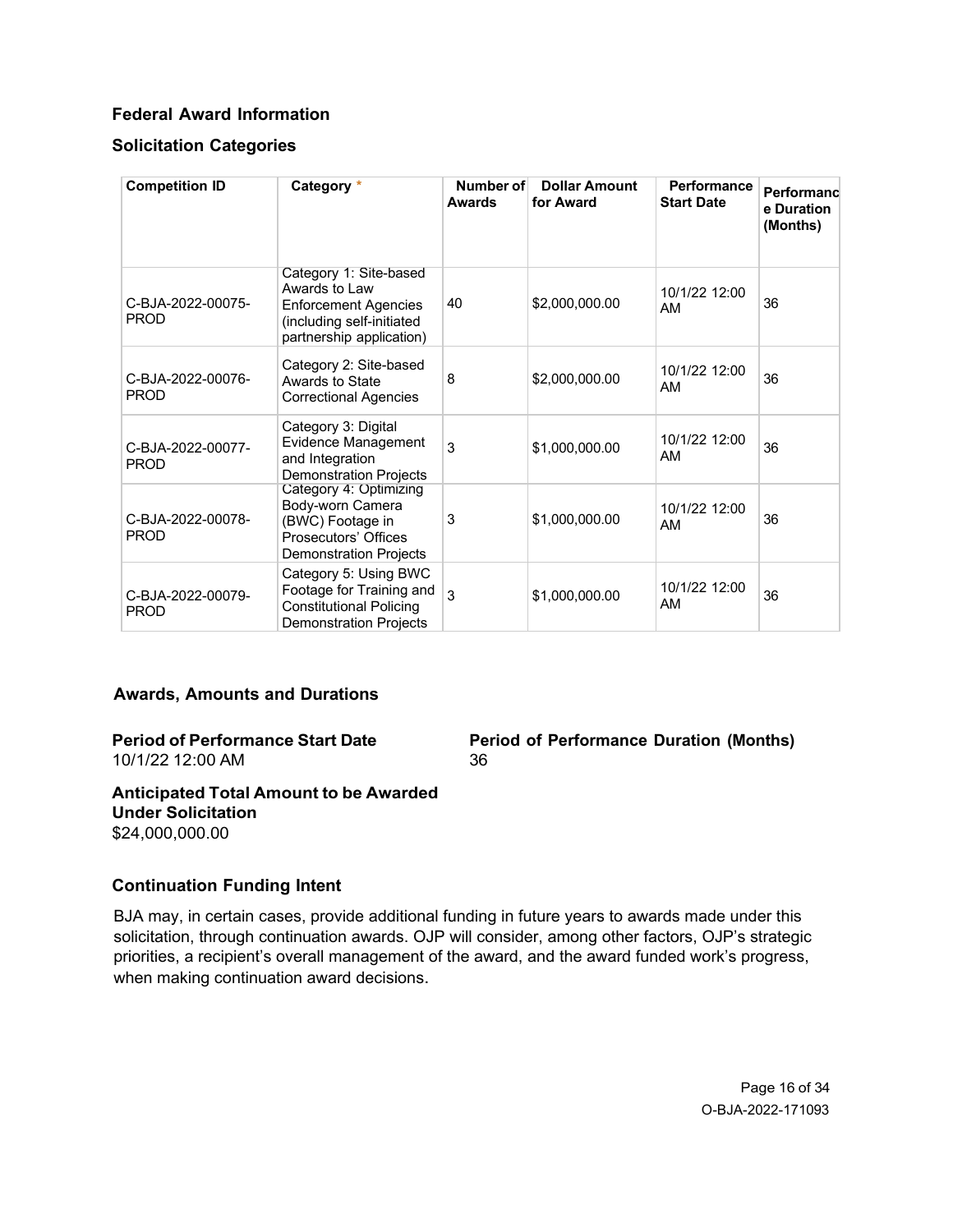### <span id="page-16-0"></span>**Availability of Funds**

This solicitation, and awards (if any are made) under this solicitation, are subject to the availability of appropriated funds and to any modifications or additional requirements that may be imposed by the agency or by law. In addition, nothing in this solicitation is intended to, and does not, create any right or benefit, substantive or procedural, enforceable at law or in equity by any party against the United States, its departments, agencies, or entities, its officers, employees, or agents, or any other person.

### <span id="page-16-1"></span>**Types of Awards**

BJA expects to make awards under this solicitation as grants. See the "Administrative, National Policy, and Other Legal Requirements" section of the [OJP Grant Application](https://www.ojp.gov/funding/apply/ojp-grant-application-resource-guide#administrative) [Resource Guide f](https://www.ojp.gov/funding/apply/ojp-grant-application-resource-guide#administrative)or a brief discussion of important statutes, regulations, and award conditions that apply to many (or in some cases, all) OJP grants.

### <span id="page-16-2"></span>**Financial Management and System of Internal Controls**

Award recipients and subrecipients (including recipients or subrecipients that are pass- through entities) must, as described in the Part 200 Uniform Requirements as set out at 2 C.F.R. 200.303, comply with standards for financial and program management. See [OJP](https://www.ojp.gov/funding/apply/ojp-grant-application-resource-guide#fm-internal-controls) [Grant](https://www.ojp.gov/funding/apply/ojp-grant-application-resource-guide#fm-internal-controls) [Application Resource Guide f](https://www.ojp.gov/funding/apply/ojp-grant-application-resource-guide#fm-internal-controls)or additional information.

### <span id="page-16-3"></span>**Budget Information**

**\$2,000 per BWC Funding Metric:** No individual applicant under Categories 1 and 2 may exceed the \$2,000 per BWC funding cap in the federal funds requested. This applies to all Category 1 and 2 applicants, including those who request funding for pilot programs, for full- or broad-scale implementations (e.g., funding for cameras for all officers that have regular contact with the public), or for expansion programs (e.g., rolling out BWCs to additional districts in an agency that has partially deployed BWCs).

Note that this represents the cap on the federal award and does not mean that applicants should expect to spend \$2,000 on each BWC. This is a cap on the full program implementation, which may include funding for related equipment, digital data storage/management, officer training, or BWCPIP administrative personnel. Applicants may request less than the \$2,000 per BWC funding cap maximum consistent with project scope and as an illustration of cost efficiencies.

For Categories 3, 4, and 5, this **\$2,000 per BWC Funding Metric** applies only if BWCs are proposed to be purchased or leased as part of the project proposed. It is expected that these programs already have established BWC programs and are seeking to develop demonstrable enhancements and refinements in their BWC programs. For instance, an agency that proposes a demonstration program under Category 3 (digital evidence integration with prosecutor) might elect to purchase five BWCs for investigators in the prosecutors' offices that do not currently have BWCs. That applicant should budget no more than \$10,000 specifically for such BWC acquisition/deployment.

> Page 17 of 34 O-BJA-2022-171093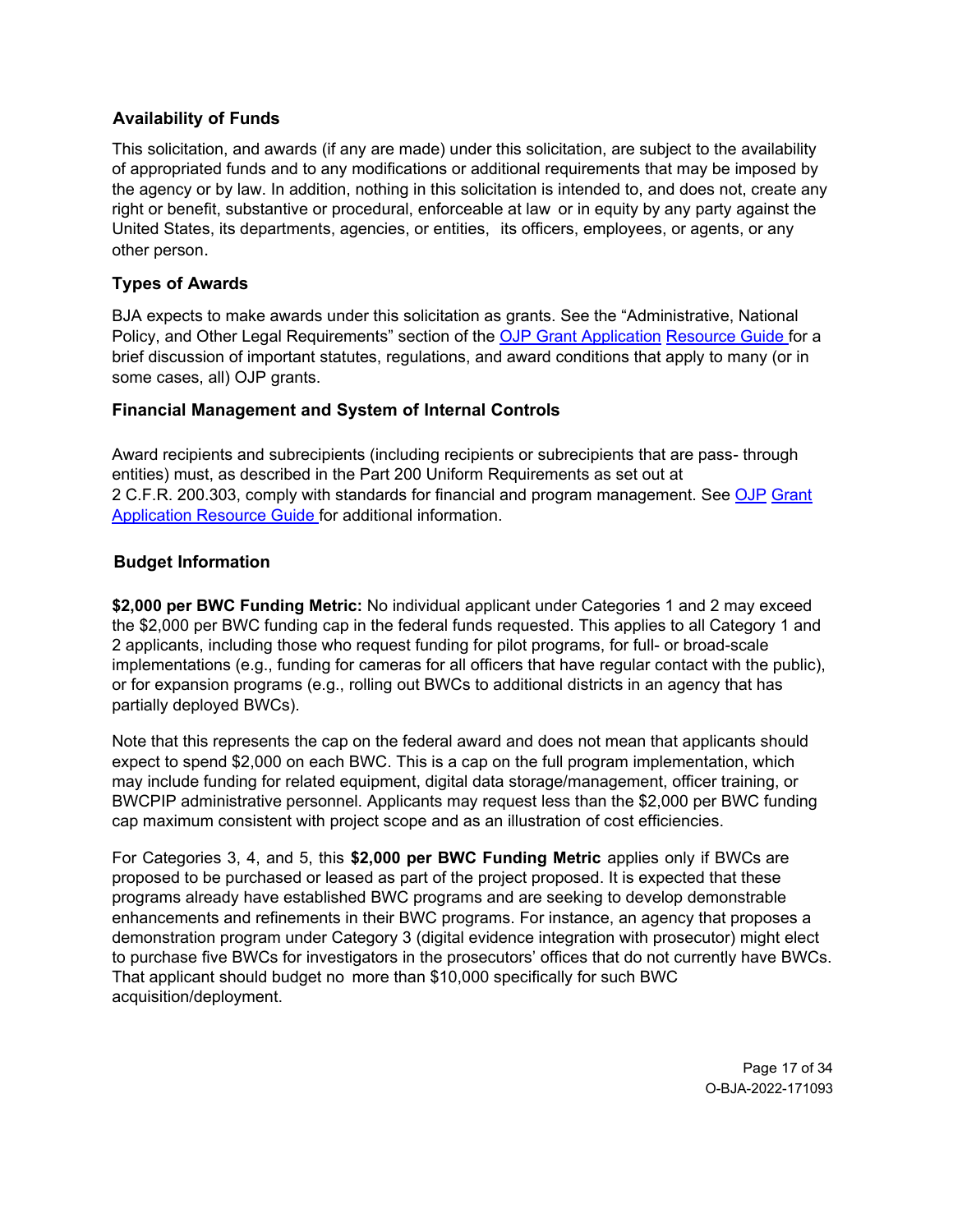### <span id="page-17-0"></span>**Cost Sharing or Matching Requirement**

Match is required for Categories 1 and 2: This solicitation requires a 50 percent cash or in- kind match for Categories 1 and 2. Federal funds awarded under this solicitation may not cover more than 50 percent of the total costs of the project being funded. An applicant must identify the source of the 50 percent non-federal portion of the total project costs and how it will use match funds. If a successful applicant's proposed match exceeds the required match amount, and OJP approves the budget, the total match amount incorporated into the approved budget becomes mandatory and subject to audit. ("Match" funds may be used only for purposes that would be allowable for the federal funds.) Recipients must satisfy this match requirement with cash or in-kind match. The formula for calculating match is

Federal Award Amount = Adjusted (Total) Project Costs Federal Share Percentage Required Recipient's Share Percentage x Adjusted Project Cost = Required Match

**Example:** 90%/10% match requirement: for a federal award amount of \$500,000, calculate match as follows:

| $$500,000 = $555,555$ | 10% x $$555,555 = $55,555$ match |
|-----------------------|----------------------------------|
| 90%                   |                                  |

**Example:** 75%/25% match requirement: for a federal award amount of \$350,000, calculate match as follows:

| $$350,000 = $466,667$ | $25\% \times $466,667 = $116,667$ match |
|-----------------------|-----------------------------------------|
| 75%                   |                                         |

**Example:** 50% match requirement: for a federal award amount of \$350,000, calculate match as follows:

| $$350,000 = $700,000$ | $50\% \times $700,000 = $350,000$ match |
|-----------------------|-----------------------------------------|
| .50%                  |                                         |

See the OJP Grant Application Resource Guide for additional information on this match requirement. For step-by-step instructions for entering match amounts in the budget, see the Budget Summary Match Guide.

Categories 3, 4, and 5 do not require a match.

#### <span id="page-17-1"></span>**Unmanned Aircraft Systems**

The us[e of BJA grant funds for unmanned aircraf](https://www.ojp.gov/funding/apply/ojp-grant-application-resource-guide#pre-agreement-costs)t systems (UAS), including unmanned aircraft vehicles (UAV), and all accompanying accessories to support UAS or UAV, is unallowable.

#### **Pre-agreement Costs (also known as Pre-award Costs)**

<span id="page-17-2"></span>See the OJP Grant Application Resource Guide information on Pre-agreement Costs (also known as Pre-award Costs).

> Page 18 of 34 O-BJA-2022-171093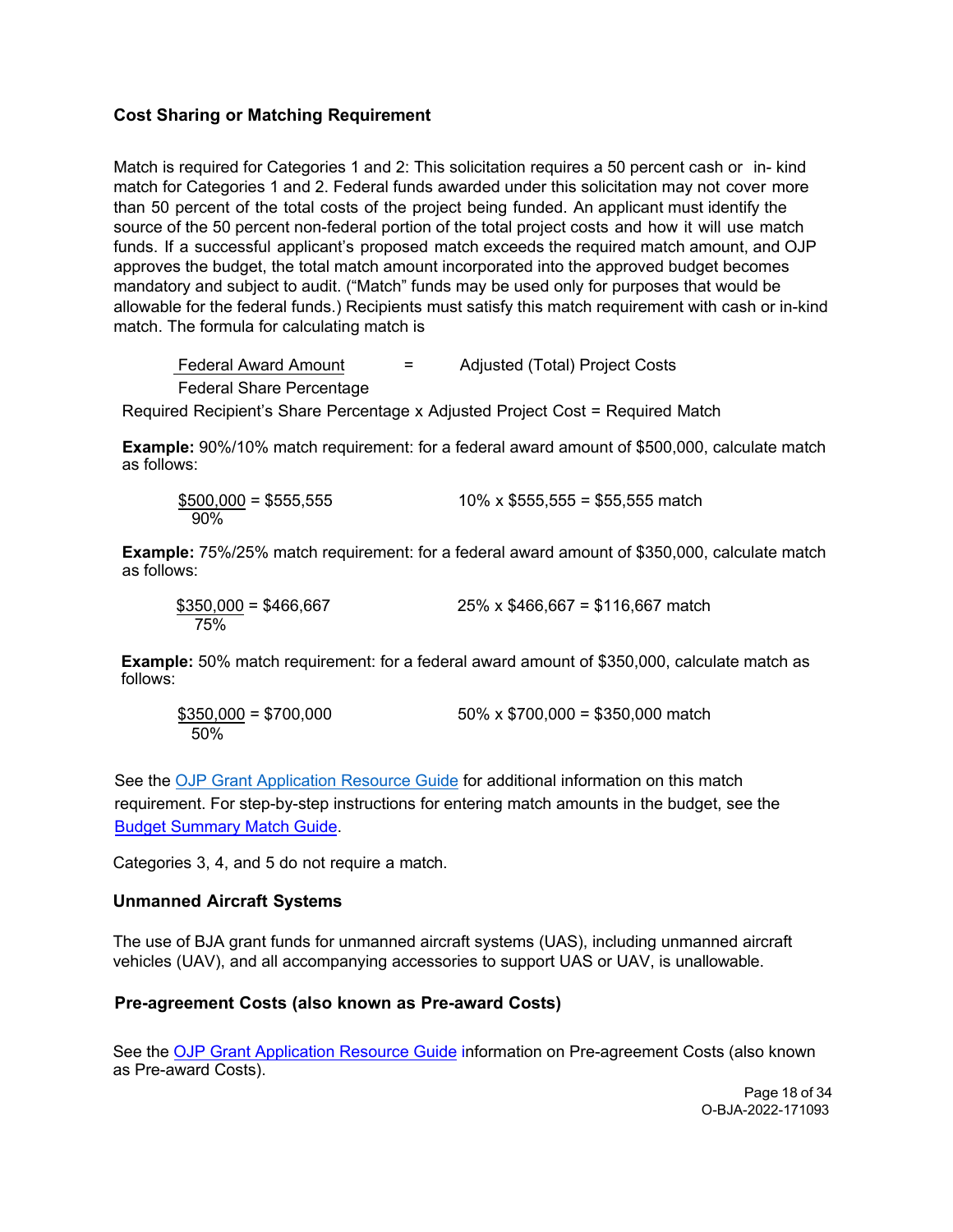# **Limitation on Use of Award Funds for Employee Compensation: Waiver**

See the OJP Grant [Application](https://www.ojp.gov/funding/apply/ojp-grant-application-resource-guide#limitation-use-award) Resource Guide information on Limitation on Use of Award

Funds for Employee Compensation; Waiver.

# <span id="page-18-0"></span>**Prior Approval, Planning, and Reporting of Conference/Meeting/Training Costs**

See the [OJP Grant Application Resource Guide](https://www.ojp.gov/funding/apply/ojp-grant-application-resource-guide#prior-approval) for information on Prior Approval, Planning, and Reporting of Conference/Meeting/Training Costs.

# <span id="page-18-1"></span>**Costs Associated with Language Assistance (if applicable)**

See the [OJP Grant Application Resource Guide](https://www.ojp.gov/funding/apply/ojp-grant-application-resource-guide#costs-associated) for information on Costs Associated with Language Assistance.

# <span id="page-18-2"></span>**Eligibility Information**

For eligibility information, see cover page. For information on cost sharing or match requirements, see Federal Award Information.

### <span id="page-18-3"></span>**Application and Submission Information**

The following application elements MUST be included in the application submission for an application to meet the basic minimum requirements (BMR) to advance to peer review and receive consideration for funding:

- Proposal Abstract, Proposal
- Narrative,
- Budget Worksheet and Budget Narrative (web-based form)
- Documentation of Subgrantee Intent (if applicable): For any application proposing one or more subrecipients/subgrantees, documentation of intent to participate should be submitted in the form of an MOU or letter of intent on agency letterhead with a signature of the chief law enforcement executive.

In addition, for Categories 1 and 2:

- Recommended Agency Application Screening Form (select one from below)
- [Single Agency Screening Sheet for Any Agency Applying for Federal Funding of](https://bja.ojp.gov/sites/g/files/xyckuh186/files/media/document/BWCPIPFY2021_ScreeningForm_SingularApplication_508C.pdf) [Its Own](https://bja.ojp.gov/sites/g/files/xyckuh186/files/media/document/BWCPIPFY2021_ScreeningForm_SingularApplication_508C.pdf)  [BWC Program](https://bja.ojp.gov/sites/g/files/xyckuh186/files/media/document/BWCPIPFY2021_ScreeningForm_SingularApplication_508C.pdf)
- [Partnership Application Screening Sheet for Any Agency Applying as Primary](https://bja.ojp.gov/sites/g/files/xyckuh186/files/media/document/BWCPIPFY2021_ScreeningForm_PartnerApplication_508C.pdf) Grant [Applicant on Behalf of Two or More Law Enforcement Agencies](https://bja.ojp.gov/sites/g/files/xyckuh186/files/media/document/BWCPIPFY2021_ScreeningForm_PartnerApplication_508C.pdf)

<span id="page-18-4"></span>See the "Application Elements and Formatting Instructions" section of the [OJP Grant](https://www.ojp.gov/funding/apply/ojp-grant-application-resource-guide#application-elements) [Application](https://www.ojp.gov/funding/apply/ojp-grant-application-resource-guide#application-elements)  [Resource Guide](https://www.ojp.gov/funding/apply/ojp-grant-application-resource-guide#application-elements) for information on what happens to an application that does not contain all the specified elements or that is nonresponsive to the scope of the solicitation*.*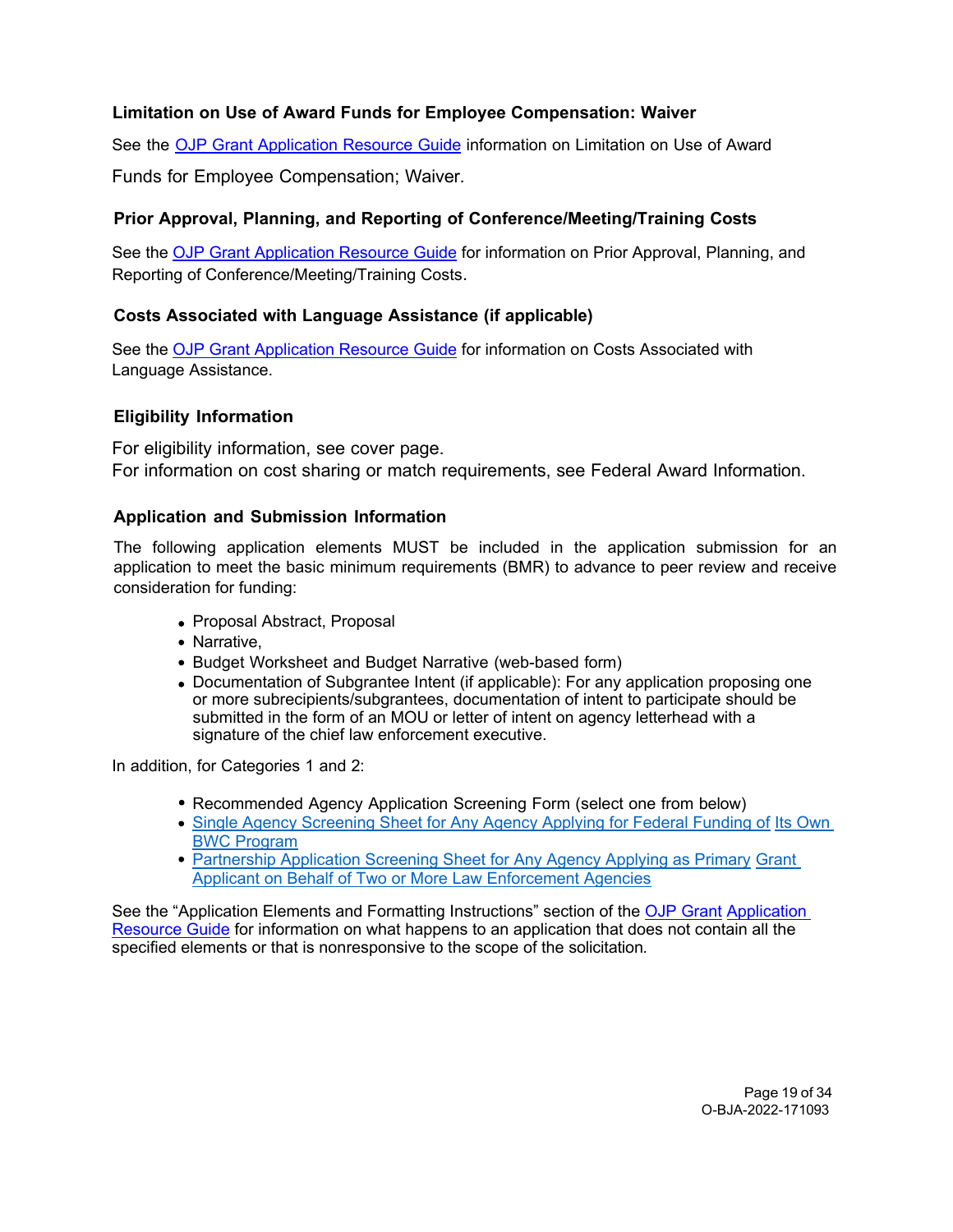# **Information to Complete the Application for Federal Assistance (SF-424)**

The SF-424 must be submitted in Grants.gov. It is a required standard form used as a cover sheet for submission of pre-applications, applications, and related information. See the [OJP Grant](https://www.ojp.gov/funding/apply/ojp-grant-application-resource-guide#complete-application)  [Application Resource Guide f](https://www.ojp.gov/funding/apply/ojp-grant-application-resource-guide#complete-application)or additional information on completing the SF-424.

In Section 8F of the SF-424, please include the name and contact information of the individual who will complete the application in JustGrants. JustGrants will use this information (email address) to assign the application to this user in JustGrants.

**Intergovernmental Review:** This solicitation ("funding opportunity") is subject to Executive Order 12372. An applicant may find the names and addresses of state Single Points of Contact (SPOCs) at the following website: [https://www.whitehouse.gov/wp-](https://www.whitehouse.gov/wp-%20content/uploads/2020/04/SPOC-4-13-20.pdf) [content/uploads/2020/04/SPOC-4-13-](https://www.whitehouse.gov/wp-%20content/uploads/2020/04/SPOC-4-13-20.pdf) [20.pdf.](https://www.whitehouse.gov/wp-%20content/uploads/2020/04/SPOC-4-13-20.pdf) If the applicant's state appears on the SPOC list, the applicant must contact the its SPOC to find out about, and comply with, the state's process under E.O. 12372. In completing the SF-424, an applicant whose state appears on the SPOC list is to make the appropriate selection in response to question 19, once the applicant has complied with its state E.O. 12372 process. An applicant whose state does not appear on the SPOC list should answer question 19 by selecting the response that the: "Program is subject to E.O. 12372 but has not been selected by the State for review."

### <span id="page-19-0"></span>**Standard Applicant Information (JustGrants 424 and General Agency Information)**

The Standard Applicant Information section of the JustGrants application is pre-populated with the SF-424 data submitted in Grants.gov. Applicants will need to review the Standard Applicant Information in JustGrants and make edits as needed. Within this section, applicants will need to: add zip codes for areas affected by the project; confirm their Authorized Representative; and verify the organization's legal name and address.

### <span id="page-19-1"></span>**Proposal Abstract**

A proposal abstract (no more than 400 words) summarizing the proposed project, including the purpose of the project, primary activities, expected outcomes, products and deliverables, the service area, and who will benefit from the proposed project, will be completed in the JustGrants web-based form. For Categories 1 and 2, the abstract should include (a) total number of BWCs proposed to be purchased during the grant period; (b) whether the program is best described as a pilot program, a new broad-scale implementation, or an expansion program; and (c) identify any subrecipient agencies that will receive funding for BWC purchase or lease. This abstract should be written in the third person and will be made publicly available on the OJP website if the project is awarded.

#### <span id="page-19-2"></span>**Proposal Narrative**

The proposal narrative should be submitted as an attachment in JustGrants. The attached document should be double-spaced, using a standard 12-point Times New Roman font; have no less than 1-inch margins; and should not exceed 15 pages. Pages should be numbered and submitted as an attachment. If the proposal narrative fails to comply with these length restrictions, BJA may negatively consider such noncompliance in peer review and in final award decisions.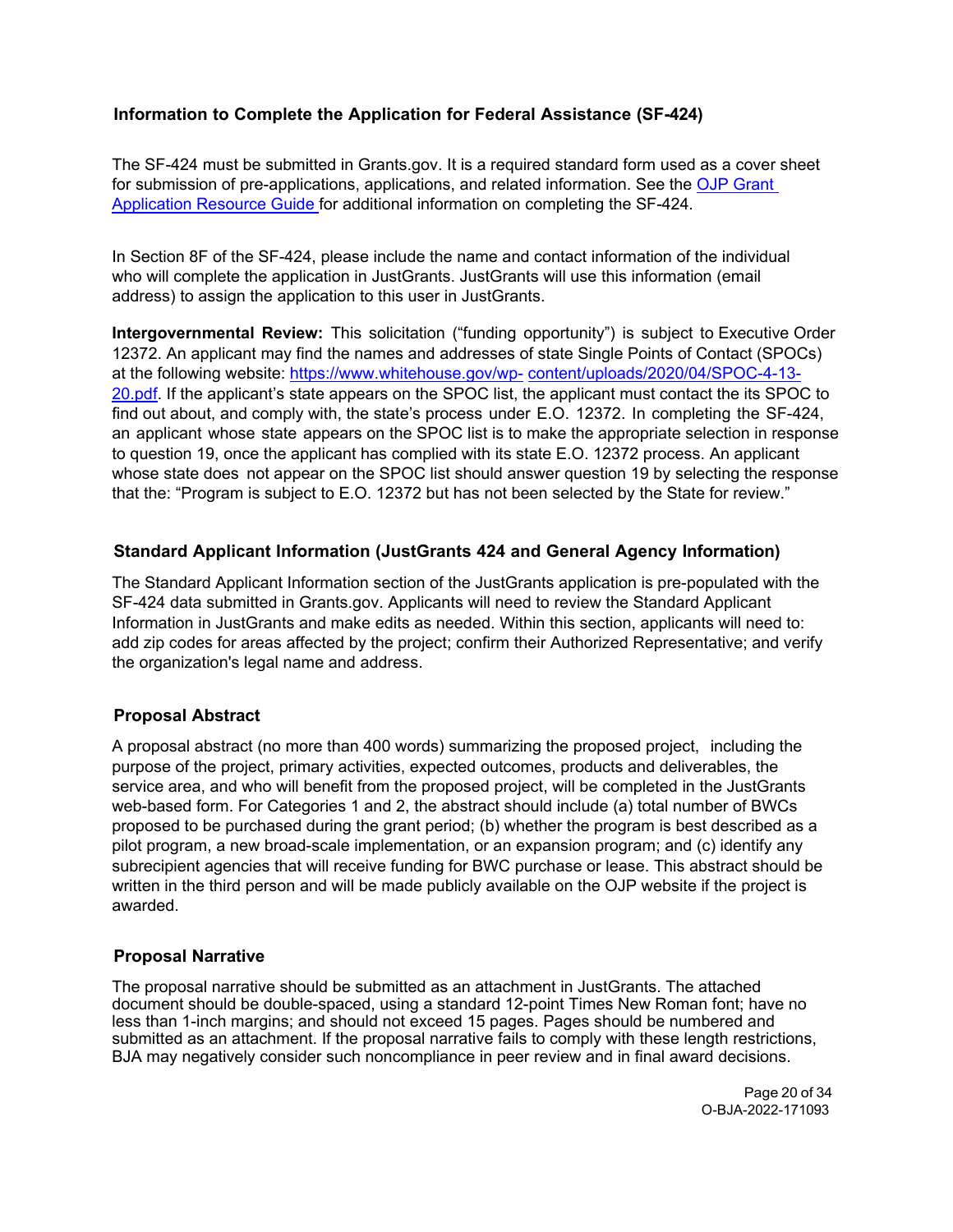### **Narrative Outline/Selection Criteria**

For **Categories 1 and 2:** Description of the Issue

- State clearly whether this request is to support new BWC implementation, a pilot implementation, or an expansion of existing efforts.
- Provide justification and data to support the need to implement a BWC program or expand an existing program.
- Briefly describe the demographics of the affected jurisdiction or jurisdictions.
- Demonstrate agency plans to leverage digital evidence multimedia to help inform and improve adjudication of cases.
- Demonstrate understanding of how BWCs can be used to enhance officer safety, support evidentiary effectiveness, and promote transparency and accountability in your agency.
- Provide metrics on sworn agency personnel with respect to planned BWC use, including:
	- Total number of sworn officers in the agency (or agencies).
	- The number of sworn officers with patrol activities or daily citizen interactions in the field.
	- The number of officers, including sworn and nonsworn, for whom the project expects to provide BWCs as a result of this grant.
- Identify the expected number of BWCs to be purchased with the requested funds.
- Identify and provide the status of any other BWC grant program for which the applicant has pending applications.

#### Program Design

- Describe the implementation plan for achieving the objectives of BWC program implementation.
- Describe specifically how the project will accomplish expected outcomes by providing the objectives and performance measures for the project.
- Demonstrate partnerships with allied criminal justice agencies likely to be impacted by BWC use and digital evidence media (DEM).
- Demonstrate plans to work with the local community to provide education and seek feedback on community needs and concerns regarding BWC implementation.
- Identify methods to develop policies and tracking mechanisms that include the legal responsibilities pertaining to the Freedom of Information Act (FOIA) such as state or local statutes and regulations pertaining to storage; retention, redaction, and deletion of DEM; as well as privacy policies addressing BWC issues involving civil rights and domestic violence, juvenile rights, and other victim groups' rights.

#### Capabilities and Competencies

- Fully describe the applicant's capabilities to implement the project and the competencies of the staff assigned to the project.
- Describe and demonstrate effective policy development and implementation plans for the program and describe the program's communication plans.
- Describe the agency's technology capabilities, including the implementation of previous systems.

Describe previous mobile technology deployments and the results of those efforts (e.g., use of records management systems (RMS), computer-aided dispatch (CAD), electronic citations and other reports, mobile computers and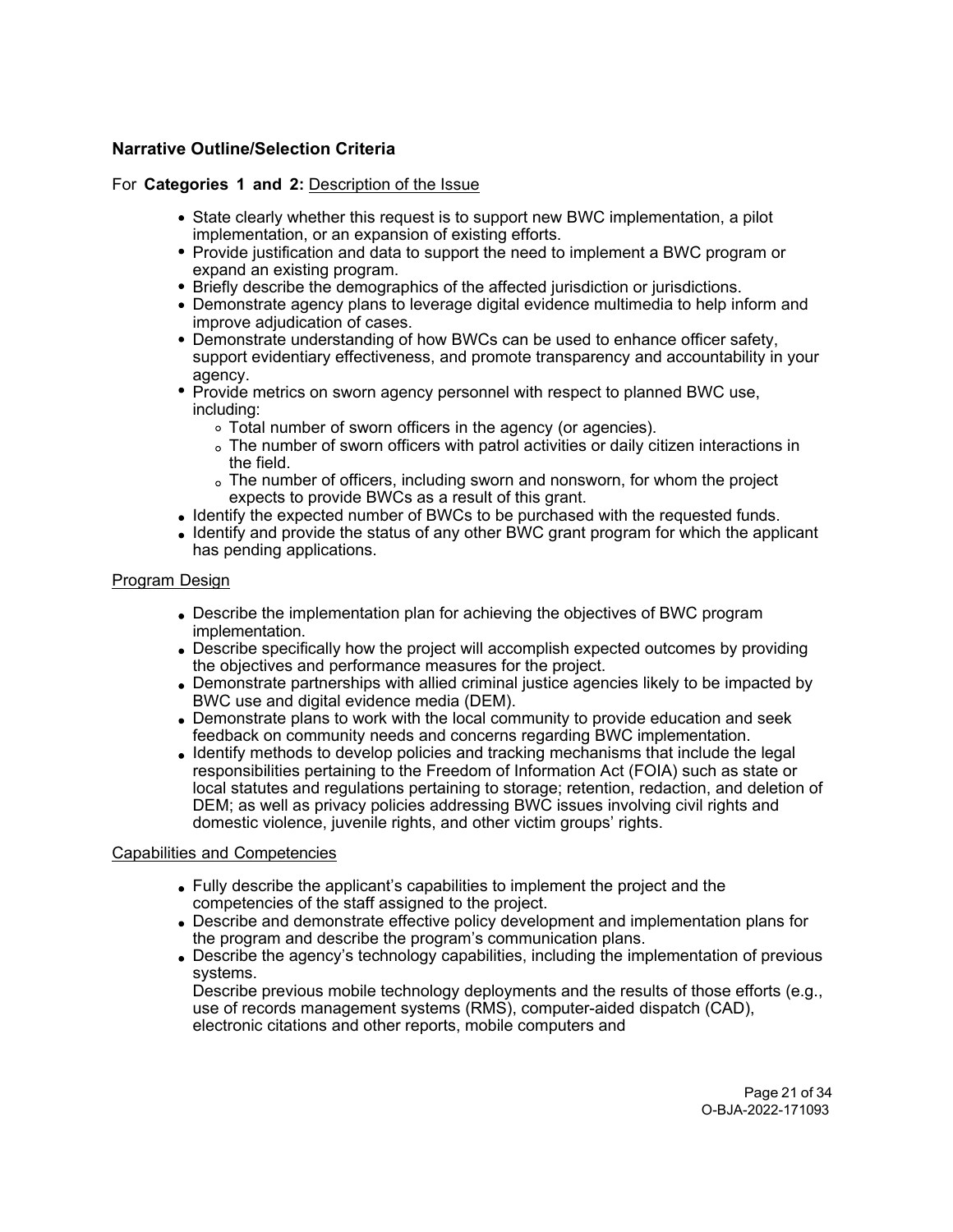devices, in-car video, and mobile applications).

Provide evidence of broad stakeholder and community collaboration and a high level of commitment from participating agencies and entities via MOUs or other appropriate mechanisms.

#### Plan for Collecting the Data

- Describe the process for measuring project performance.
- Identify the specific personnel who will collect the data and who will be responsible for performance measurement, and how the information will be used to guide and evaluate the impact of the program.
- Describe the applicant's commitment to working with the BJA TTA provider to document policy development processes, address other TTA issues, and provide accurate and timely updates regarding progress in training, BWC implementation, and program development.

Note: Applicants are not required to submit performance data with the application. Rather, performance measure information is included as an alert that successful applicants will be required to submit performance data as part of each award's reporting requirements.

OJP will require each successful applicant to submit regular performance data that show the completed work's results. The performance data directly relate to the goals, objectives, and deliverables identified in the "Goals, Objectives, and Deliverables" section. Applicants can also visit OJP's performance measurement page at [www.ojp.gov/performance](https://www.ojp.gov/performance) for an overview of performance measurement activities at OJP.

BJA will require award recipients to submit performance measure data and performance reports in JustGrants. BJA will provide further guidance on the post-award submission process, if selected for award. A list of performance measure questions for this program can be found at [Body-worn](https://bja.ojp.gov/sites/g/files/xyckuh186/files/media/document/BWC-Performance-Measures.pdf)  [camera \(BWC\) pilot implementation program \(ojp.gov\).](https://bja.ojp.gov/sites/g/files/xyckuh186/files/media/document/BWC-Performance-Measures.pdf)

### For **Categories 3, 4, and 5:**

#### Description of the Issue

- State clearly for which category the applicant is submitting and the need for assistance.
- Describe the agency's existing BWC-related program and practices, major accomplishments, and how requested funding is expected to help improve the program.
- Briefly describe the demographics of the affected jurisdiction or jurisdictions. Provide
- metrics on:
	- Total number of law enforcement officers, prosecutors, or other key personnel that will benefit from the project.
	- . Known efficiencies gained from current practices and prospects for improving those through funded activities.

#### Program Design

Describe the implementation plan for achieving the objectives of the program.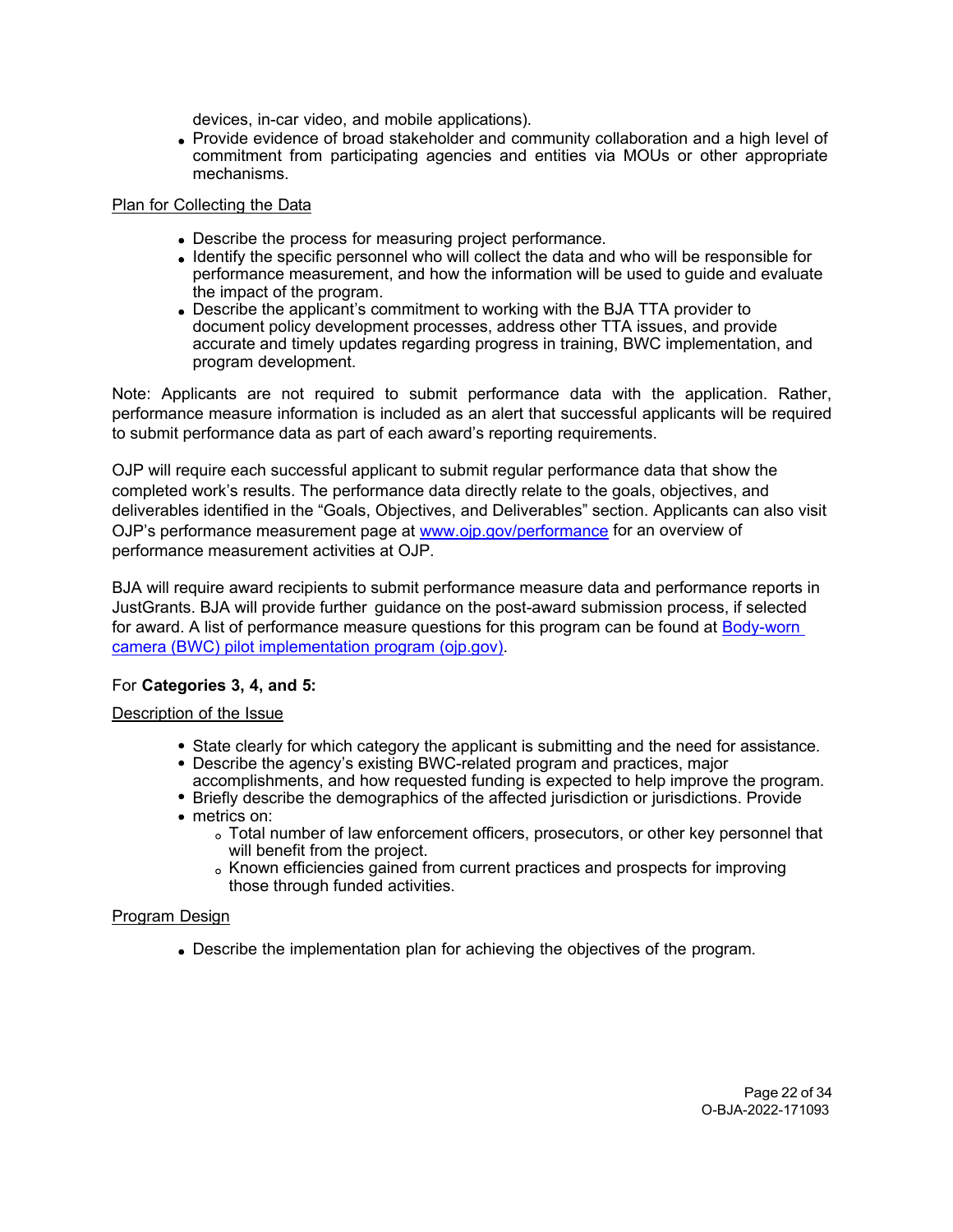- Describe specifically how the project will accomplish expected outcomes by providing the objectives and performance measures for the project.
- Demonstrate partnerships with allied criminal justice agencies likely to be impacted the project.
- Identify methods to develop policies and tracking mechanisms that include the legal responsibilities pertaining to FOIA such as state or local statutes and regulations pertaining to storage; retention, redaction, and deletion of DEM; as well as privacy policies addressing BWC issues involving civil rights and domestic violence, juvenile rights, and other victim groups' rights.

#### Capabilities and Competencies

- Fully describe the applicant's capabilities to implement the project and the competencies of the staff assigned to the project.
- Describe and demonstrate effective policy development and implementation plans for the program and describe the program's communication plans.
- Describe the agency's relevant technology capabilities, including the implementation of previous systems.
- Provide evidence of broad stakeholder and community collaboration and a high level of commitment from participating agencies and entities via MOUs or other appropriate mechanisms.

#### Plan for Collecting the Data

- Describe the process for measuring project performance.
- Identify the specific personnel who will collect the data and who will be responsible for performance measurement, and how the information will be used to guide and evaluate the impact of the program.
- Describe the applicant's commitment to working with the BJA TTA provider to document program components, best practices, and lessons learned.

Note: Applicants are **not** required to submit performance data with the application. Rather, performance measure information is included as an alert that successful applicants will be required to submit performance data as part of each award's reporting requirements.

OJP will require each successful applicant to submit regular performance data that show the completed work's results. The performance data directly relate to the goals, objectives, and deliverables identified in the "Goals, Objectives, and Deliverables" section. Applicants can also visit OJP's performance measurement page at [www.ojp.gov/performance](https://www.ojp.gov/performance) for an overview of performance measurement activities at OJP.

BJA will require award recipients to submit performance measure data and performance reports in JustGrants. BJA will provide further guidance on the post-award submission process, if selected for award. A list of performance measure questions for this program can be found at [Body-worn camera \(BWC\) pilot implementation program \(ojp.gov\).](https://bja.ojp.gov/sites/g/files/xyckuh186/files/media/document/BWC-Performance-Measures.pdf)

#### **Note on Project Evaluations**

An applicant that proposes to use award funds through this solicitation to conduct project evaluations must follow the guidance under "Note on Project Evaluations" in the [OJP](https://www.ojp.gov/funding/apply/ojp-grant-application-resource-guide#project-evaluations)

Grant [Application](https://www.ojp.gov/funding/apply/ojp-grant-application-resource-guide#project-evaluations) Resource Guide.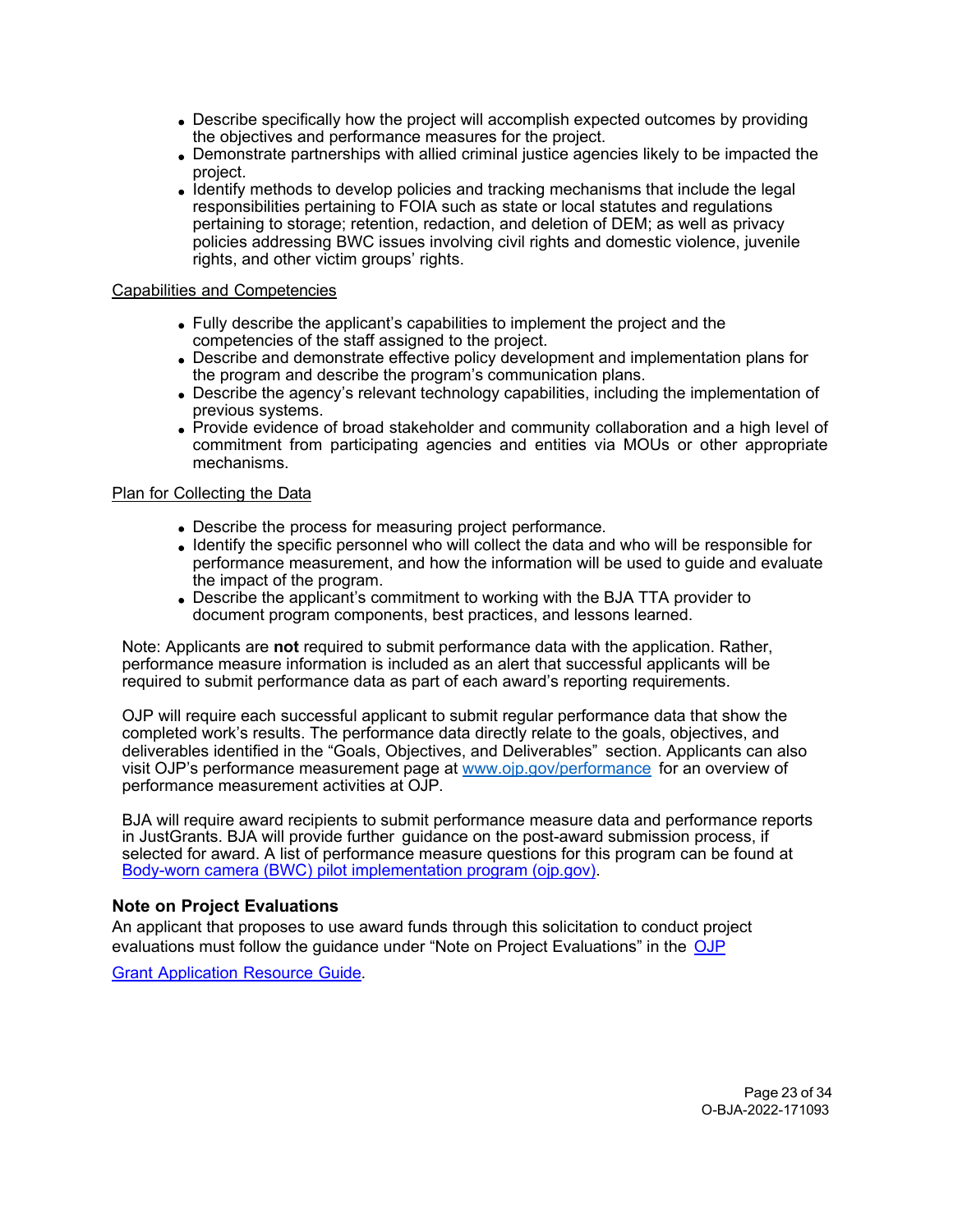### <span id="page-23-0"></span>**Goals, Objectives, Deliverables, and Timeline**

Applicants will submit the Body-worn Camera Policy and Implementation Program to Support Law Enforcement Agencies' goals, objectives, and deliverables in the JustGrants Web-based form. See the [OJP Grant Application Resource Guide](https://www.ojp.gov/funding/apply/ojp-grant-application-resource-guide) for additional information.

#### <span id="page-23-1"></span>**Budget and Associated Documentation**

#### <span id="page-23-2"></span>**Budget Worksheet and Budget Narrative (Web-based Form)**

The applicant will complete the JustGrants web-based budget form. See the [OJP Grant](https://www.ojp.gov/funding/apply/ojp-grant-application-resource-guide#budget-prep) [Application Resource Guide](https://www.ojp.gov/funding/apply/ojp-grant-application-resource-guide#budget-prep) for additional information.

#### <span id="page-23-3"></span>**Indirect Cost Rate Agreement (if applicable)**

The applicant will submit its indirect cost rate agreement by uploading it as an attachment in JustGrants. See the [OJP Grant Application Resource Guide f](https://www.ojp.gov/funding/apply/ojp-grant-application-resource-guide#budget-prep)or additional information

#### <span id="page-23-4"></span>**Financial Management Questionnaire (including applicant disclosure of high-risk status)**

The applicant will download the questionnaire, Complete it, and submit it by uploading it as an attachment in JustGrants. See the OJP Grant [Application](https://www.ojp.gov/funding/apply/ojp-grant-application-resource-guide#fm-internal-controls-questionnaire) [Resource](https://www.ojp.gov/funding/apply/ojp-grant-application-resource-guide#fm-internal-controls-questionnaire) Guide for additional information and the link to the questionnaire.

#### <span id="page-23-5"></span>**Disclosure of Process Related to Executive Compensation**

If applicable, applicants will submit a description of the process used to determine compensation by uploading the document as an attachment in JustGrants. See the "Application Attachments" section of the [OJP Grant Application Resource Guide](https://www.ojp.gov/funding/apply/ojp-grant-application-resource-guide#application-attachments) for information.

#### <span id="page-23-6"></span>**Additional Application Components**

Applicants will attach the additional requested documentation in JustGrants.

#### <span id="page-23-7"></span>**Tribal Authorizing Resolution**

An application in response to this solicitation may require inclusion of tribal authorizing documentation as an attachment. If applicable, the applicant will submit the tribal authorizing documentation by uploading it as an attachment in JustGrants. See the [OJP](https://www.ojp.gov/funding/apply/ojp-grant-application-resource-guide#tribal-authorizing-resolution) Grant Application [Resource Guide f](https://www.ojp.gov/funding/apply/ojp-grant-application-resource-guide#tribal-authorizing-resolution)or information on tribal authorizing resolutions.

> Page 24 of 34 O-BJA-2022-171093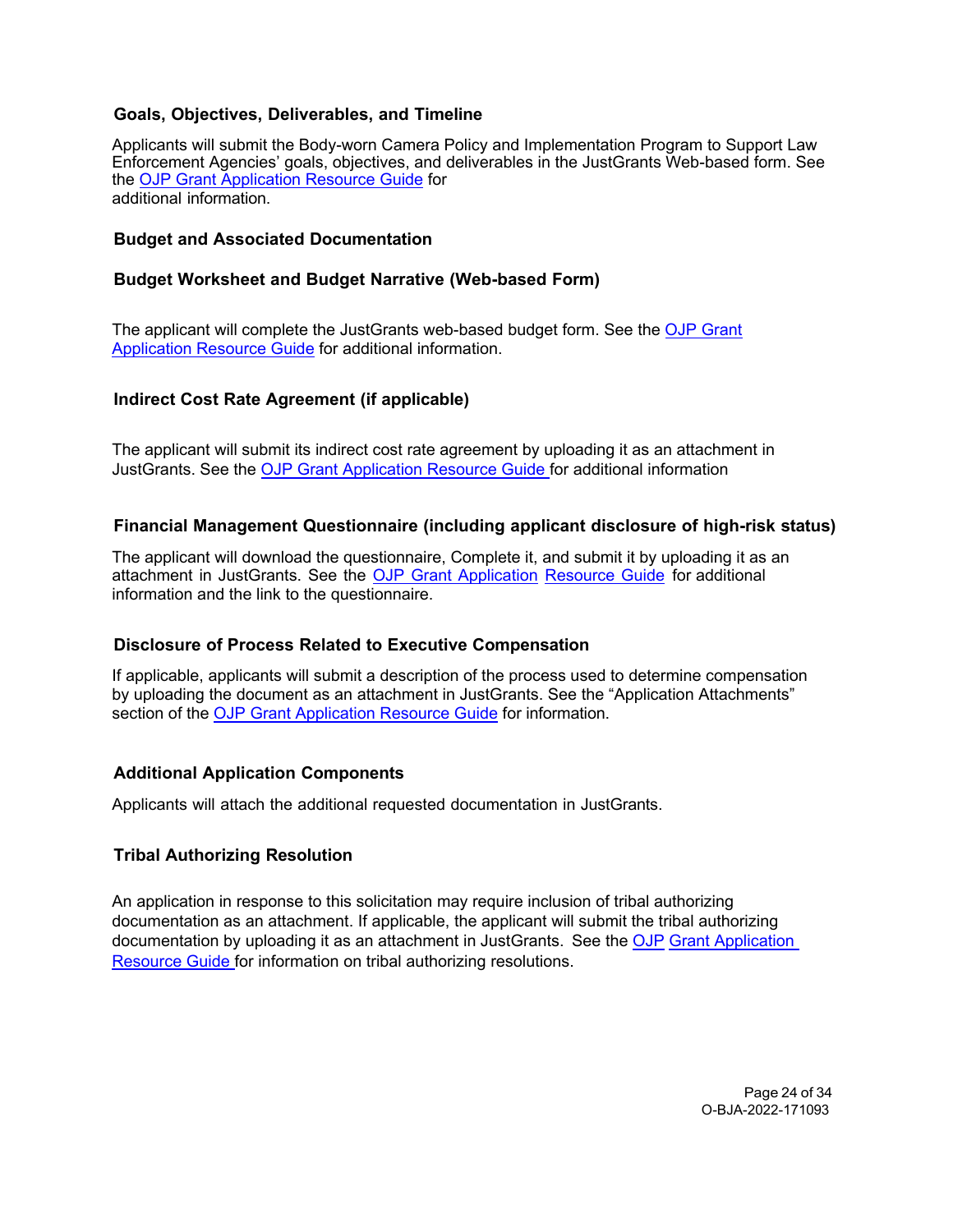### <span id="page-24-0"></span>**Research and Evaluation Independence and Integrity Statement**

If an application proposes research (including research and development) and/or evaluation, the applicant must demonstrate research/evaluation independence and integrity, including appropriate safeguards, before it may receive award funds. The applicant will submit documentation of its research and evaluation independence and integrity by uploading it as an attachment in JustGrants. For additional information, see the OJP Grant [Application](https://www.ojp.gov/funding/apply/ojp-grant-application-resource-guide#research-evaluation) Resource Guide.

# <span id="page-24-1"></span>**Documentation of Subgrantee Intent (if applicable)**

For any application proposing one or more subrecipients/subgrantees, documentation of intent to participate should be submitted in the form of an MOU or letter of intent on agency letterhead with a signature of the chief law enforcement executive.

### <span id="page-24-2"></span>**Disclosures and Assurances**

The applicant will address the following disclosures and assurances.

### <span id="page-24-3"></span>**Disclosure of Lobbying Activities**

Complete and submit the SF-LLL in Grants.gov. See the [OJP Grant](https://www.ojp.gov/funding/apply/ojp-grant-application-resource-guide#apply) [Application Resource](https://www.ojp.gov/funding/apply/ojp-grant-application-resource-guide#apply) [Guide](https://www.ojp.gov/funding/apply/ojp-grant-application-resource-guide#apply) for additional information.

### <span id="page-24-4"></span>**DOJ Certified Standard Assurances**

Review and accept the DOJ Certified Standard Assurances in JustGrants. See the [OJP](https://www.ojp.gov/funding/apply/ojp-grant-application-resource-guide#administrative) [Grant](https://www.ojp.gov/funding/apply/ojp-grant-application-resource-guide#administrative)  [Application Resource](https://www.ojp.gov/funding/apply/ojp-grant-application-resource-guide#administrative) [Guide](https://www.ojp.gov/funding/apply/ojp-grant-application-resource-guide#administrative) for additional information.

### <span id="page-24-5"></span>**Applicant Disclosure of Duplication in Cost Items**

Complete the JustGrants web-based Applicant Disclosure of Duplication in Cost Items form. See the [OJP Grant Application](https://www.ojp.gov/funding/apply/ojp-grant-application-resource-guide#applicant-disclosure-pending-applications) Resource Guide for additional information.

### <span id="page-24-6"></span>**DOJ Certifications Regarding Lobbying; Debarment, Suspension and Other**

### **Responsibility Matters; and Drug-Free Workplace Requirements**

Review and accept the DOJ Certified Certifications Regarding Lobbying; Debarment, Suspension and Other Responsibility Matters; Drug-Free Workplace Requirements; Law Enforcement and Community Policing in JustGrants. See the OJP [Grant Application](https://www.ojp.gov/funding/apply/ojp-grant-application-resource-guide#administrative) [Resource Guide](https://www.ojp.gov/funding/apply/ojp-grant-application-resource-guide#administrative) for additional information.

### <span id="page-24-7"></span>**Applicant Disclosure and Justification – DOJ High Risk Grantees (if applicable)**

<span id="page-24-8"></span>If applicable, submit the DOJ High Risk Disclosure and Justification as an attachment in JustGrants. A DOJ High Risk Grantee is an award recipient that has received a DOJ High Risk designation based on a documented history of unsatisfactory performance, financial instability, management system or other internal control deficiencies, or noncompliance with award terms and conditions on prior awards, or is otherwise not responsible. See the [OJP Grant Application](https://www.ojp.gov/funding/apply/ojp-grant-application-resource-guide#applicant-disclosure-justification)  [Resource Guide](https://www.ojp.gov/funding/apply/ojp-grant-application-resource-guide#applicant-disclosure-justification) for additional information.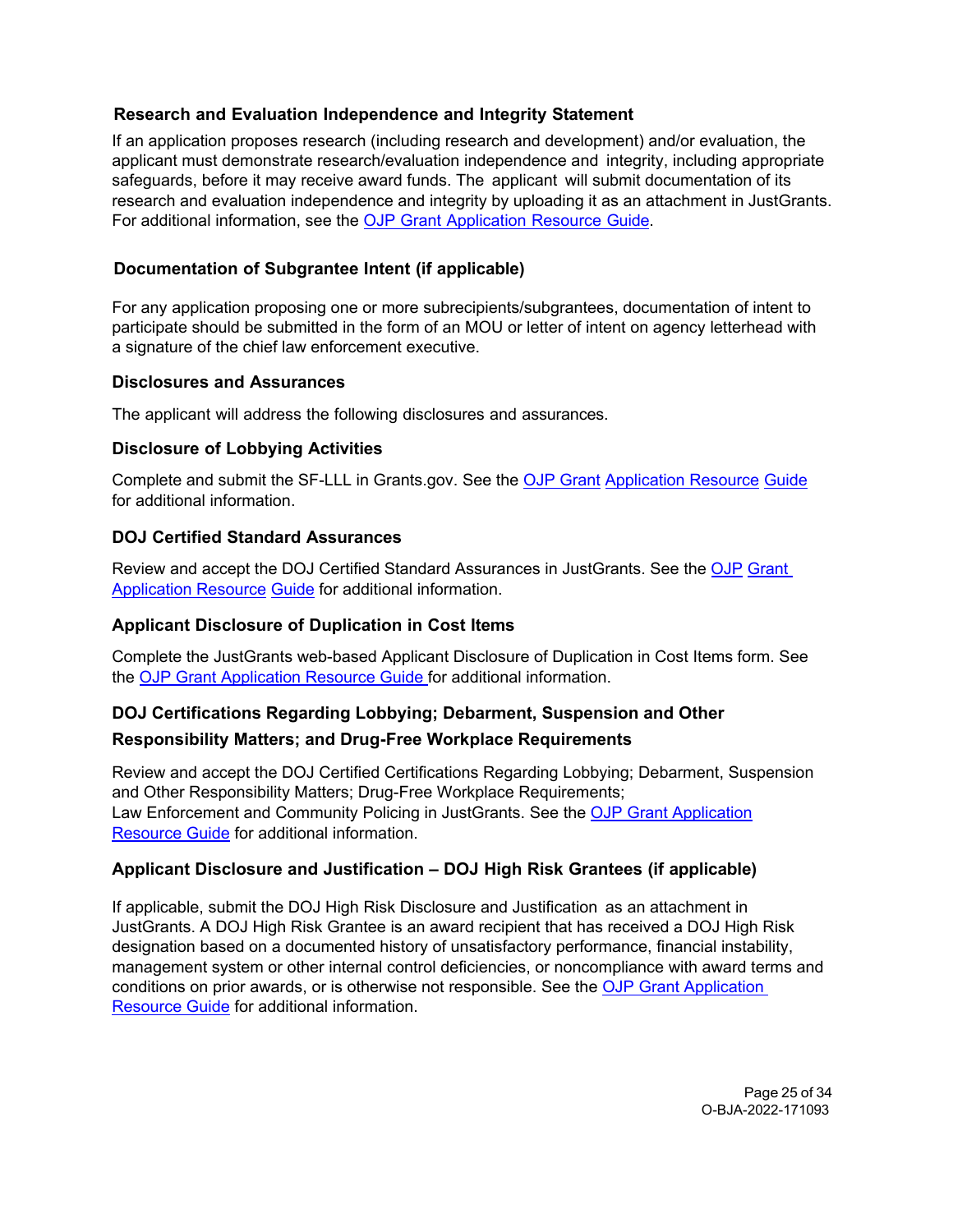### **How to Apply**

Step 1: The applicant must submit the **SF-424** and an **SF-LLL** in Grants.gov at [https://www.grants.gov/web/grants/register.html.](https://www.grants.gov/web/grants/register.html)

Step 2: The applicant must then submit the **full application** including attachments in JustGrants at [JustGrants.usdoj.gov.](https://justicegrants.usdoj.gov/)

<span id="page-25-0"></span>For additional information, see the "How to Apply" section in the [OJP Grant Application](https://www.ojp.gov/funding/apply/ojp-grant-application-resource-guide#apply) [Resource](https://www.ojp.gov/funding/apply/ojp-grant-application-resource-guide#apply)  [Guide](https://www.ojp.gov/funding/apply/ojp-grant-application-resource-guide#apply) and the [DOJ Application Submission Checklist.](https://justicegrants.usdoj.gov/sites/g/files/xyckuh296/files/media/document/appln-submission-checklist.pdf)

### **Submission Dates and Time**

The SF-424 and the SF-LLL must be submitted in Grants.gov by May 20, 2022 at 8:59 PM ET.

(IMPORTANT: Please carefully review UEI Transition details under Step 1. of the Submission Information section above).

The full application must be submitted in JustGrants on May 25, 2022 at 8:59 PM ET.

OJP urges applicants to submit their Grants.gov and JustGrants submissions prior to the due dates to allow sufficient time to correct errors and resubmit by the submission deadlines if a rejection notification is received. To be considered timely, the full application must be submitted in JustGrants by the JustGrants application deadline.

#### **Experiencing Unforeseen Technical Issues**

An applicant that experiences unforeseen SAM.gov, Grants.gov, or JustGrants technical issues beyond its control that prevent application submission by the deadline, must demonstrate all efforts in requesting technical support in order to submit an application by the deadline. Technical support is available via phone and email to the applicable SAM.gov, Grants.gov, or JustGrants support centers or service desks in which an applicant received a ticket number for resolution. If an applicant misses a deadline due to unforeseen technical difficulties, the applicant may request a waiver to submit an application after the deadline. Note: If an applicant does not submit all the required Grants.gov forms by the Grants.gov deadline, the applicant will not be able to proceed to the JustGrants portion of the application process.

An applicant experiencing technical difficulties with the following systems must contact the associated support desk indicated below to report the technical issue and receive a tracking number:

- Grants.gov contact the [Grants.gov Customer Support Hotline](https://www.grants.gov/web/grants/support.html) SAM.gov -
- contact the SAM Help Desk [\(Federal](https://www.fsd.gov/gsafsd_sp) Service Desk)
- JustGrants contact the JustGrants Support Desk at JustGrants. Support@usdoj.gov or 833-872–5175

An applicant requesting a waiver to submit a late application must document their request for technical assistance in an email to the OJP Response Center at grants@ncjrs.gov within 24 hours after the application deadline to request approval to submit its application after the deadline. If an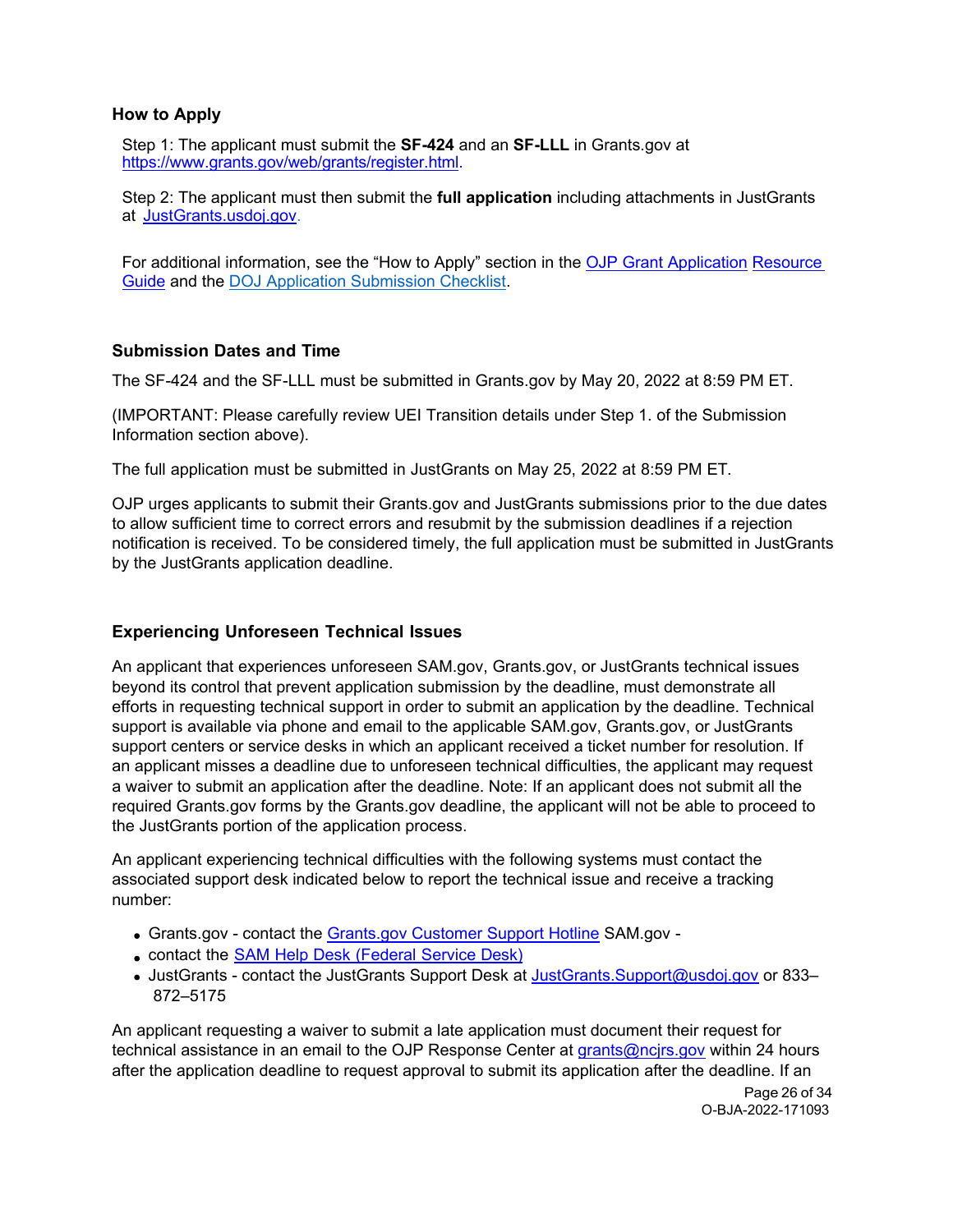applicant has technical issues with Grants.gov, the applicant must contact the Grants.gov Customer Support Hotline within 24 hours of the Grants.gov deadline to request approval to submit after the deadline. However, waiver requests will not be reviewed until after the JustGrants deadline to allow time for all waivers to be submitted. Waiver requests to submit after the submission deadline must:

- Describe the technical difficulties experienced;
- Include a timeline of the applicant's submission efforts (e.g., what date and time did the error occur, what date and time was action taken to resolve the issue and resubmit; and what date and time did support representatives respond)
- Include an attachment(s) of the complete grant application and all required documentation and material; and
- Include the applicant's DUNS number (or Unique Entity Identifier if applying after April 4, 2022), any applicable SAM.gov tracking number(s), Grants.gov Help Desk, and JustGrants Support Desk Ticket Numbers.

OJP will review each request for late submission and required supporting documentation and notify the applicant whether the request has been approved or denied. For more details on the waiver process, OJP encourages applicants to review the "Experiencing Unforeseen Technical Issues" section in the [OJP Grant Application Resource Guide.](https://www.ojp.gov/funding/apply/ojp-grant-application-resource-guide#experiencing-unforeseen-technical-issues)

### <span id="page-26-0"></span>**Application Review Information**

### <span id="page-26-1"></span>**Review Criteria**

Applications that meet basic minimum requirements will be evaluated by peer reviewers. Applications will be evaluated on how the proposed project/program addresses the following criteria:

- 1. Statement of the Problem/Description of the Issue (15%) evaluate the applicant's understanding of the program/issue to be addressed.
- 2. Project Design and Implementation (35%) evaluate the adequacy of the proposal, including the goals, objectives, timelines, milestones, and deliverables.
- 3. Capabilities and Competencies (15%) evaluate administrative and technical capacity of the applicant to successfully accomplish the goals and objectives.
- 4. Plan for Collecting the Data Required for this Solicitation's Performance Measures (10%) evaluate the applicant's understanding of the performance data reporting requirements and the plan for collecting the required data.
- 5. Budget (20%) evaluate for completeness, cost effectiveness, and allowability (e.g., reasonable, allocable, and necessary for project activities).
- 6. Program Continuity (5%) evaluate whether the applicant addresses how the jurisdiction will support the BWC program after the end of the grant period and the reasonableness of that plan.

### **Other Review Criteria/Factors**

Other important considerations for BJA include geographic diversity, strategic priorities (specifically including, but not limited to, those mentioned above relating to priority areas),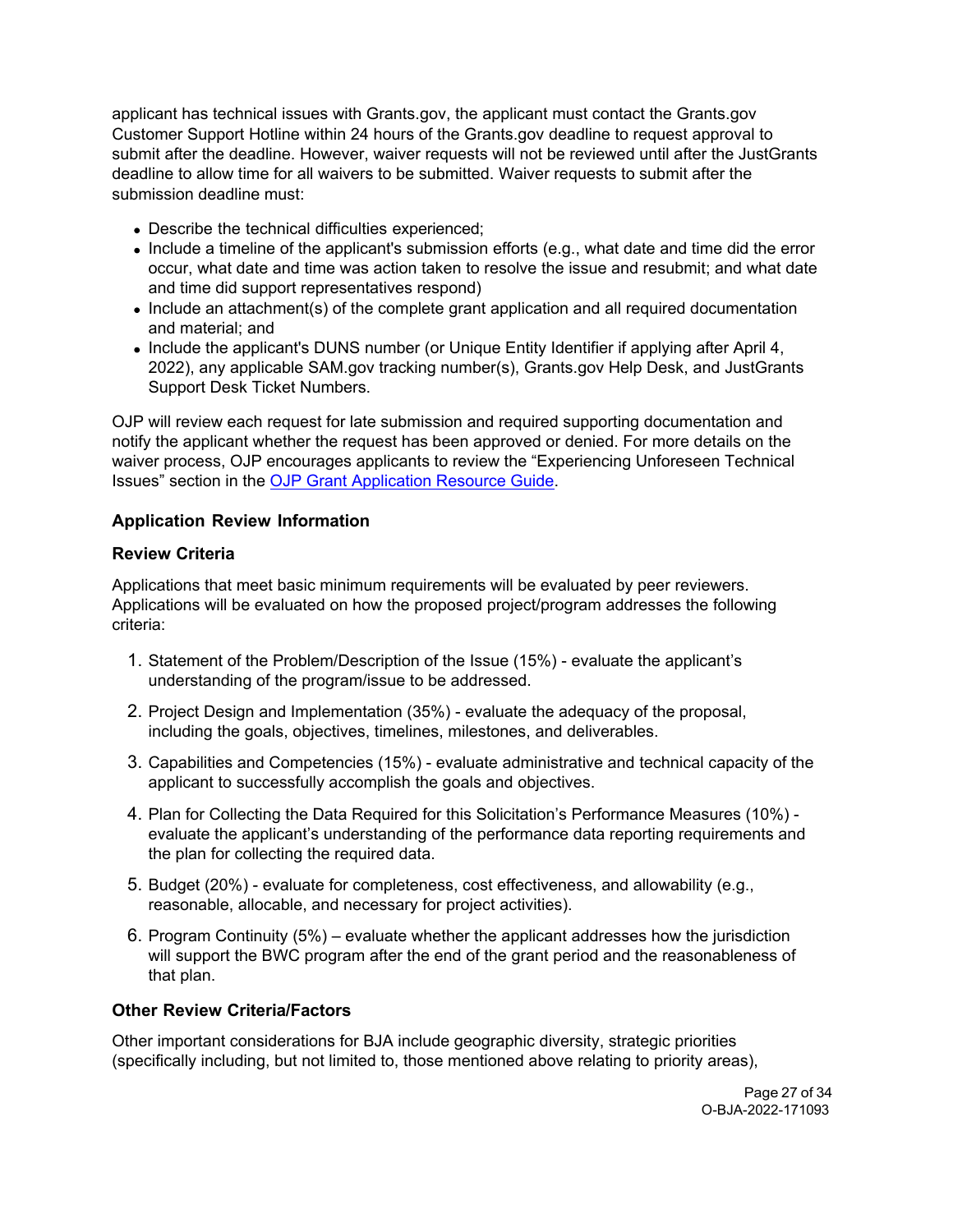available funding, past performance, and the extent to which the Budget Worksheet and Budget Narrative (web-based form) accurately explain project costs that are reasonable, necessary, and otherwise allowable under federal law and applicable federal cost principles.

#### <span id="page-27-0"></span>**Review Process**

Applications submitted under this solicitation that meet basic minimum requirements, will be evaluated for technical merit by a peer review panel(s) in accordance with OJP peer review policy and procedures using the stated review criteria above.

OJP screens applications to ensure they meet the basic minimum requirements prior to conducting peer review. Although specific requirements may vary, the following are common requirements applicable to all solicitations for funding under OJP programs:

- The application must be submitted by an eligible type of applicant.
- The application must request funding within programmatic funding constraints (if applicable).
- The application must be responsive to the scope of the solicitation.
- The application must include all items necessary to meet the basic minimum requirements.

Pursuant to the Part 200 Uniform Requirements, before award decisions are made, OJP also reviews information related to the degree of risk posed by the applicant. Among other things to help assess whether an applicant that has one or more prior federal awards has a satisfactory record with respect to performance, integrity, and business ethics, OJP checks whether the applicant is listed in SAM as excluded from receiving a federal award.

In addition, if OJP anticipates that an award will exceed \$250,000 in federal funds, OJP also must review and consider any information about the applicant that appears in the non- public segment of the integrity and performance system accessible through SAM (currently, the Federal Awardee Performance and Integrity Information System, FAPIIS).

**Important note on FAPIIS:** An applicant, may review and comment on any information about itself that currently appears in FAPIIS and was entered by a federal awarding agency. OJP will consider any such comments by the applicant, in addition to the other information in FAPIIS, in its assessment of the risk posed by the applicant.

Absent explicit statutory authorization or written delegation of authority to the contrary, all final award decisions will be made by the Assistant Attorney General, who may take into account not only peer review ratings and BJA's recommendations, but also other factors as indicated in this section.

### <span id="page-27-1"></span>**Federal Award Administration Information**

### <span id="page-27-2"></span>**Federal Award Notices**

See the [OJP Grant Application Resource Guide](https://www.ojp.gov/funding/apply/ojp-grant-application-resource-guide#federal-award-notices) for information on award notifications and instructions.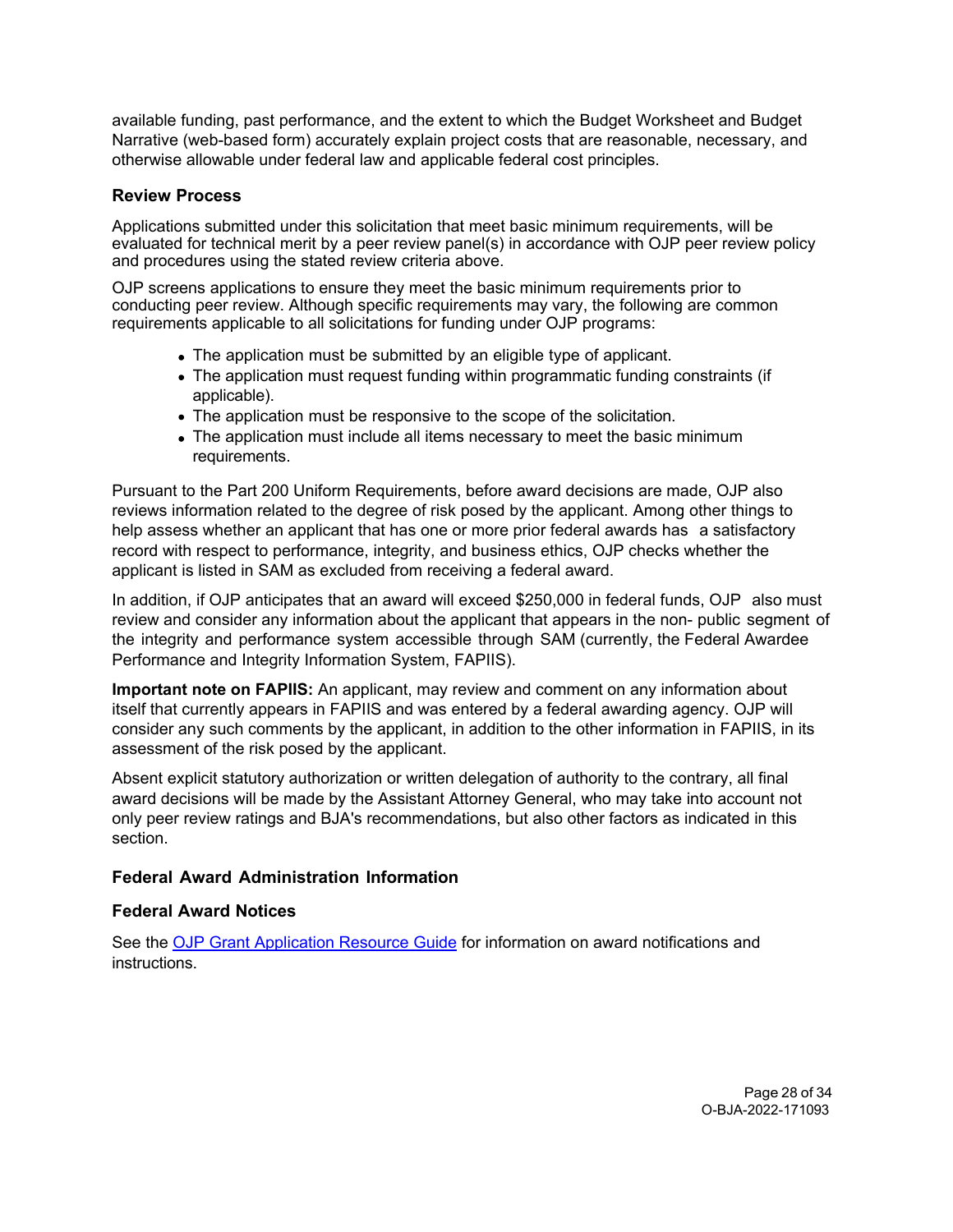### <span id="page-28-0"></span>**Administrative, National Policy, and Other Legal Requirements**

If selected for funding, in addition to implementing the funded project consistent with the OJPapproved application, the recipient must comply with all award conditions, and all applicable requirements of federal statutes and regulations (including applicable requirements referred to in the assurances and certifications executed in connection with award acceptance).

For additional information on these legal requirements, see the "Administrative, National Policy, and Other Legal Requirements" section in the [OJP Grant Application Resource](https://www.ojp.gov/funding/apply/ojp-grant-application-resource-guide#administrative) [Guide.](https://www.ojp.gov/funding/apply/ojp-grant-application-resource-guide#administrative)

### <span id="page-28-1"></span>**Information Technology (IT) Security Clauses**

An application in response to this solicitation may require inclusion of information related to information technology security. See the [OJP Grant Application Resource Guide](https://www.ojp.gov/funding/apply/ojp-grant-application-resource-guide#information-technology) for information on information technology security.

### <span id="page-28-2"></span>**General Information about Post-Federal Award Reporting Requirements**

In addition to the deliverables described in the Program Description section, any recipient of an award under this solicitation will be required to submit certain reports and data.

Required reports: Award Recipients typically must submit quarterly financial reports, quarterly progress reports, final financial and progress reports, and, if applicable, an annual audit report in accordance with the Part 200 Uniform Requirements or specific award conditions. Future awards and fund drawdowns may be withheld if reports are delinquent. (In appropriate cases, OJP may require additional reports.)

See the OJP Grant [Application](https://www.ojp.gov/funding/apply/ojp-grant-application-resource-guide#general-information) Resource Guide for additional information on specific post-award reporting requirements, including performance measures data.

### <span id="page-28-3"></span>**Federal Awarding Agency Contact(s)**

For OJP contact(s), see cover page.

For contact information for Grants.gov and JustGrants, see cover page.

#### <span id="page-28-4"></span>**Other Information**

#### <span id="page-28-5"></span>**Freedom of Information and Privacy Act (5 U.S.C. 552 and 5 U.S.C. 552a)**

See the [OJP Grant Application Resource Guide](https://www.ojp.gov/funding/apply/ojp-grant-application-resource-guide#foia) for information on Freedom of Information and Privacy Act (5 U.S.C. 552 and 5 U.S.C. 552a).

#### <span id="page-28-6"></span>**Provide Feedback to OJP**

See the [OJP Grant Application Resource Guide](https://www.ojp.gov/funding/apply/ojp-grant-application-resource-guide#feedback) for information on how to provide feedback to OJP.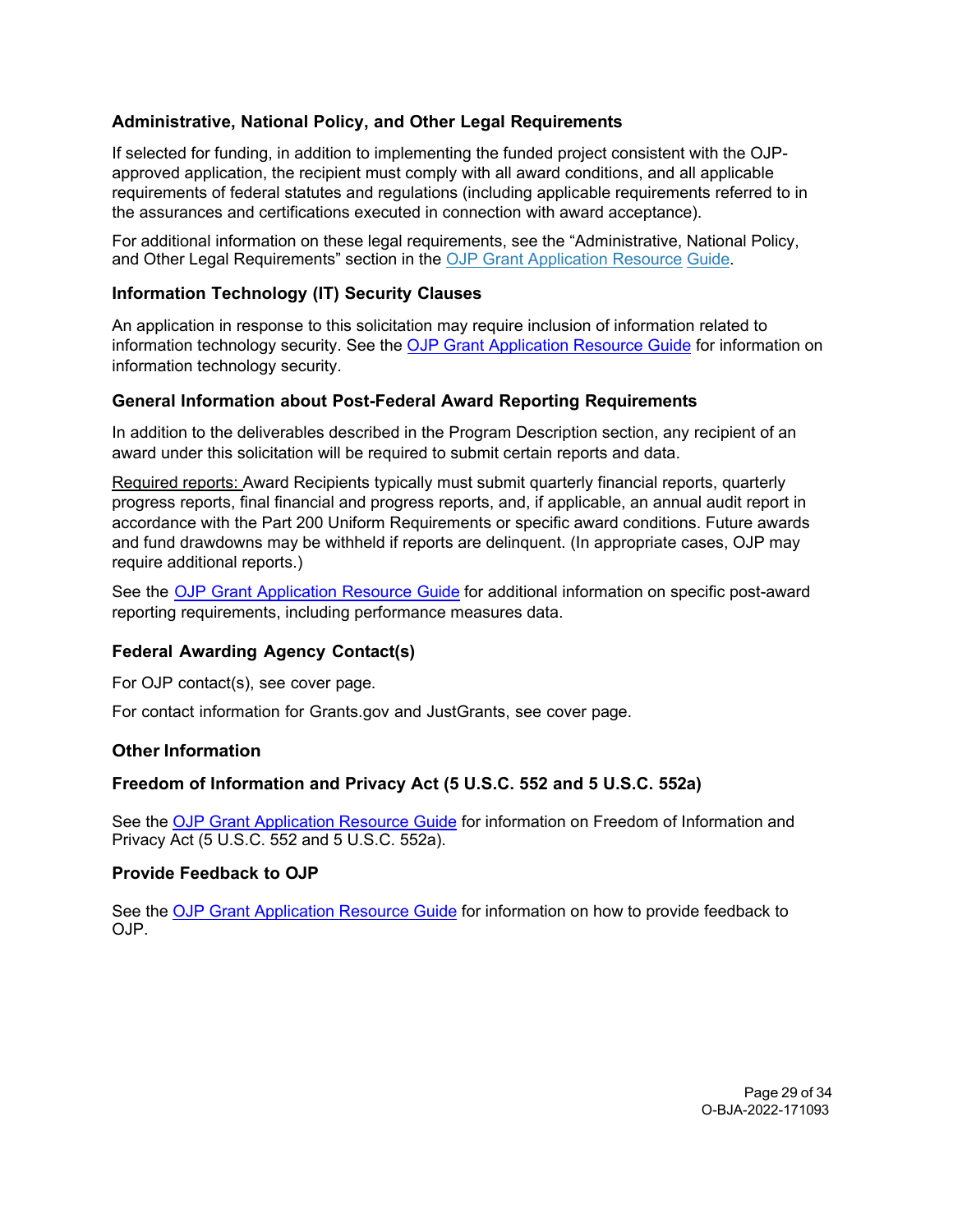# <span id="page-29-0"></span>**Application Checklist**

# **BJA FY 2022 Body-worn Camera Policy and Implementation Program to Support Law Enforcement Agencies**

This application checklist has been created as an aid in developing an application. The [DOJ](https://justicegrants.usdoj.gov/sites/g/files/xyckuh296/files/media/document/appln-submission-checklist.pdf)  [Application Submission Checklist](https://justicegrants.usdoj.gov/sites/g/files/xyckuh296/files/media/document/appln-submission-checklist.pdf) is another resource.

# **What an Applicant Must Do:**

*Prior to Registering in Grants.gov:*

- Confirm your Entity's System Award [Management \(SAM\)](https://sam.gov/SAM/) Registration Information (see [OJP](https://www.ojp.gov/funding/apply/ojp-grant-application-resource-guide#apply)  [Grant Application Resource Guide\)](https://www.ojp.gov/funding/apply/ojp-grant-application-resource-guide#apply)
- Acquire a SAM Unique Entity Identifier (UEI):
	- o If applying before April 4, 2022, obtain or confirm your Data Universal Number System (DUNS) number at [www.dnb.com.](http://www.dnb.com/)
	- o On April 4, 2022, the federal government will stop using DUNS and start using the new [SAM UEI.](https://justicegrants.usdoj.gov/resources/system-for-award-management#transition-to-unique-entity-id-sam)

*To Register with Grants.gov:*

- Acquire AOR and Grants.gov username/password (see [OJP Grant Application](https://www.ojp.gov/funding/apply/ojp-grant-application-resource-guide#apply) Resource [Guide\)](https://www.ojp.gov/funding/apply/ojp-grant-application-resource-guide#apply)
- Acquire AOR confirmation from the E-Business Point of Contact (see [OJP Grant](https://www.ojp.gov/funding/apply/ojp-grant-application-resource-guide#apply) Application [Resource](https://www.ojp.gov/funding/apply/ojp-grant-application-resource-guide#apply) [Guide\)](https://www.ojp.gov/funding/apply/ojp-grant-application-resource-guide#apply)

*To Find Funding Opportunity:*

- Search for the funding opportunity in Grants.gov using the opportunity number, Assistance Listing or keyword(s)
- Opportunity Number: **O-BJA-2022-171093**
- Access the Funding Opportunity and Application Package (see Step 7 in the [OJP](https://www.ojp.gov/funding/apply/ojp-grant-application-resource-guide#apply) [Grant](https://www.ojp.gov/funding/apply/ojp-grant-application-resource-guide#apply)  [Application](https://www.ojp.gov/funding/apply/ojp-grant-application-resource-guide#apply) [Resource Guide\)](https://www.ojp.gov/funding/apply/ojp-grant-application-resource-guide#apply)
- Sign up for Grants.gov email [notifications](https://www.grants.gov/web/grants/manage-subscriptions.html) (optional) (see [OJP Grant Application](https://www.ojp.gov/funding/apply/ojp-grant-application-resource-guide#apply) Resource [Guide\)](https://www.ojp.gov/funding/apply/ojp-grant-application-resource-guide#apply)
- Read Important Notice: Applying for Grants in [Grants.gov](https://ojp.gov/funding/Apply/Grants-govInfo.htm)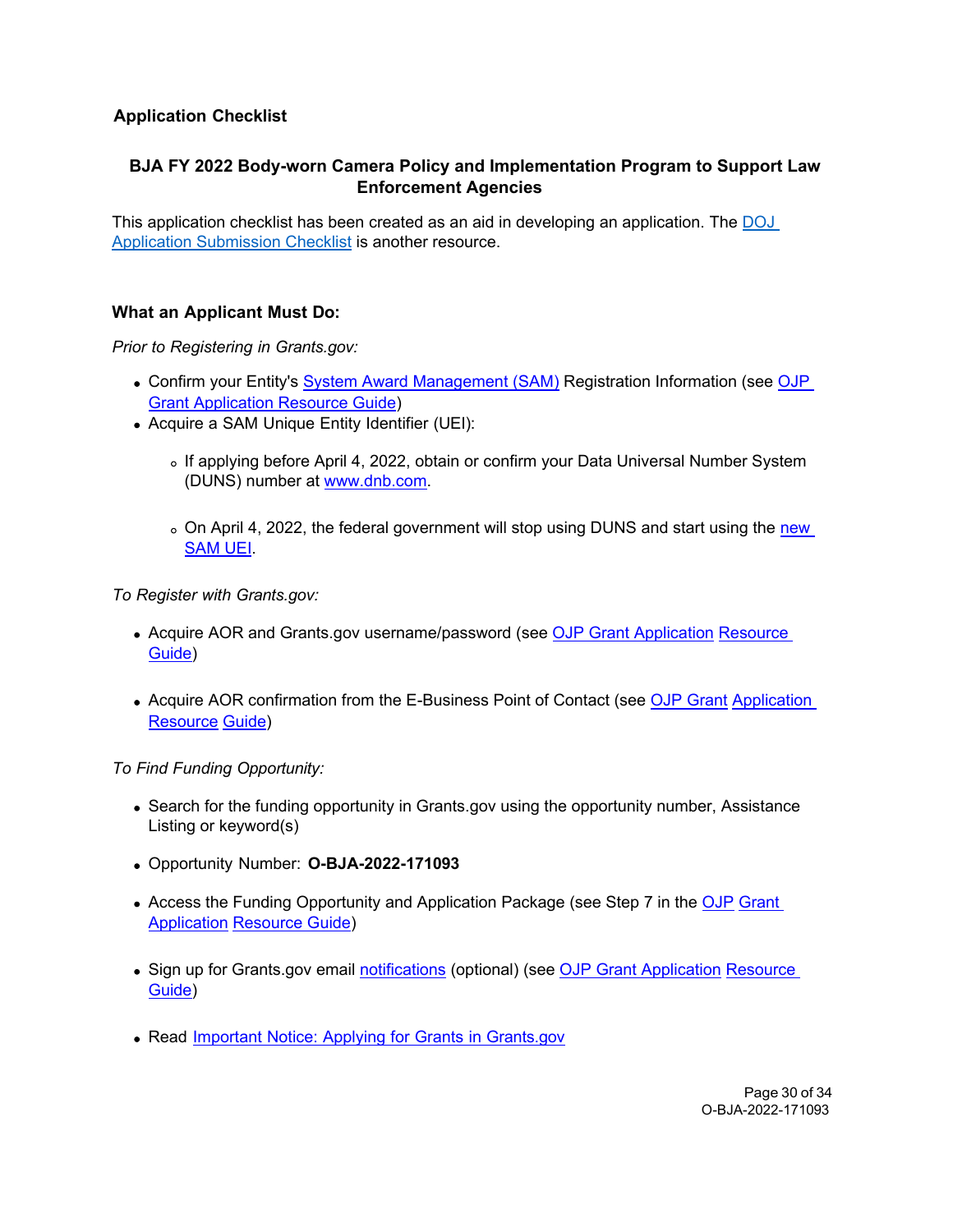- Read OJP policy and guidance on conference approval, planning, reporting available at [ojp.gov/financialguide/DOJ/PostawardRequirements/chapter3.10a.htm](https://ojp.gov/financialguide/DOJ/PostawardRequirements/chapter3.10a.htm) (see [OJP](https://www.ojp.gov/funding/apply/ojp-grant-application-resource-guide#prior-approval) [Grant](https://www.ojp.gov/funding/apply/ojp-grant-application-resource-guide#prior-approval)  [Application Resource Guide\)](https://www.ojp.gov/funding/apply/ojp-grant-application-resource-guide#prior-approval)
- Acquire AOR confirmation from the E-Biz POC (see [OJP Grant Application Resource](https://www.ojp.gov/funding/apply/ojp-grant-application-resource-guide#apply) [Guide\)](https://www.ojp.gov/funding/apply/ojp-grant-application-resource-guide#apply)

*Overview of Post-Award Legal Requirements:*

Review the ["Overview of Legal Requirements Generally Applicable to OJP Grants and](https://www.ojp.gov/funding/explore/legal-overview-fy-2022-awards) [Cooperative Agreements - FY 2022 Awards"](https://www.ojp.gov/funding/explore/legal-overview-fy-2022-awards) in the [OJP Funding Resource Center.](https://www.ojp.gov/funding/index.htm)

### *Review Scope Requirement:*

The federal amount requested is within the allowable limit(s) of **\$2,000 per BWC funding cap** in the federal funds requested for categories 1 and 2. For Categories 3, 4, and 5, this **\$2,000 per BWC Funding Metric** applies only if BWCs are proposed to be purchased or leased as part of the project proposed. (see prior "\$2,000 per BWC funding cap" discussion under Budget Information).

### *Review Eligibility Requirement:*

- **Category 1 applicants** must be publicly funded LEA's that operate under governmental authorities or special jurisdiction. Eligible agencies include state, local, tribal, public university or college, park police, and transportation authority police. They should be associated with entity types listed under "Eligibility Requirements" below. Prosecutors' offices operating at a municipal, county, or state level are eligible to apply. Privately funded law enforcement agencies are not eligible to apply.
- **Category 2 applicants** must be publicly funded state or territory correctional agencies provided they perform law enforcement functions as part of regular duties that are supported by public funding. Private correctional agencies are not eligible.
- **Category 3 applicants** must meet the same provisions described for **Category 1.**
- **Category 4 applicants** must be publicly funded prosecutors' offices operating at a municipal, county, or state level.
- **Category 5 applicants** must meet the same provisions described for **Category 1.**

### **Prepare to submit the Application for Federal Assistance standard form (SF)-424 and Disclosure of Lobbying Activities form (SF-LLL)**

Review Information to complete the Application for Federal Assistance (SF-424) in Grants.gov

- Intergovernmental Review
- Complete Standard Applicant Information (SF-424 information from Grants.gov) Submit **SF-**
- **424** and **SF-LLL** in Grants.gov

*After SF-424 and SF-LLL Submission in Grants.gov, Receive Grants.gov Email*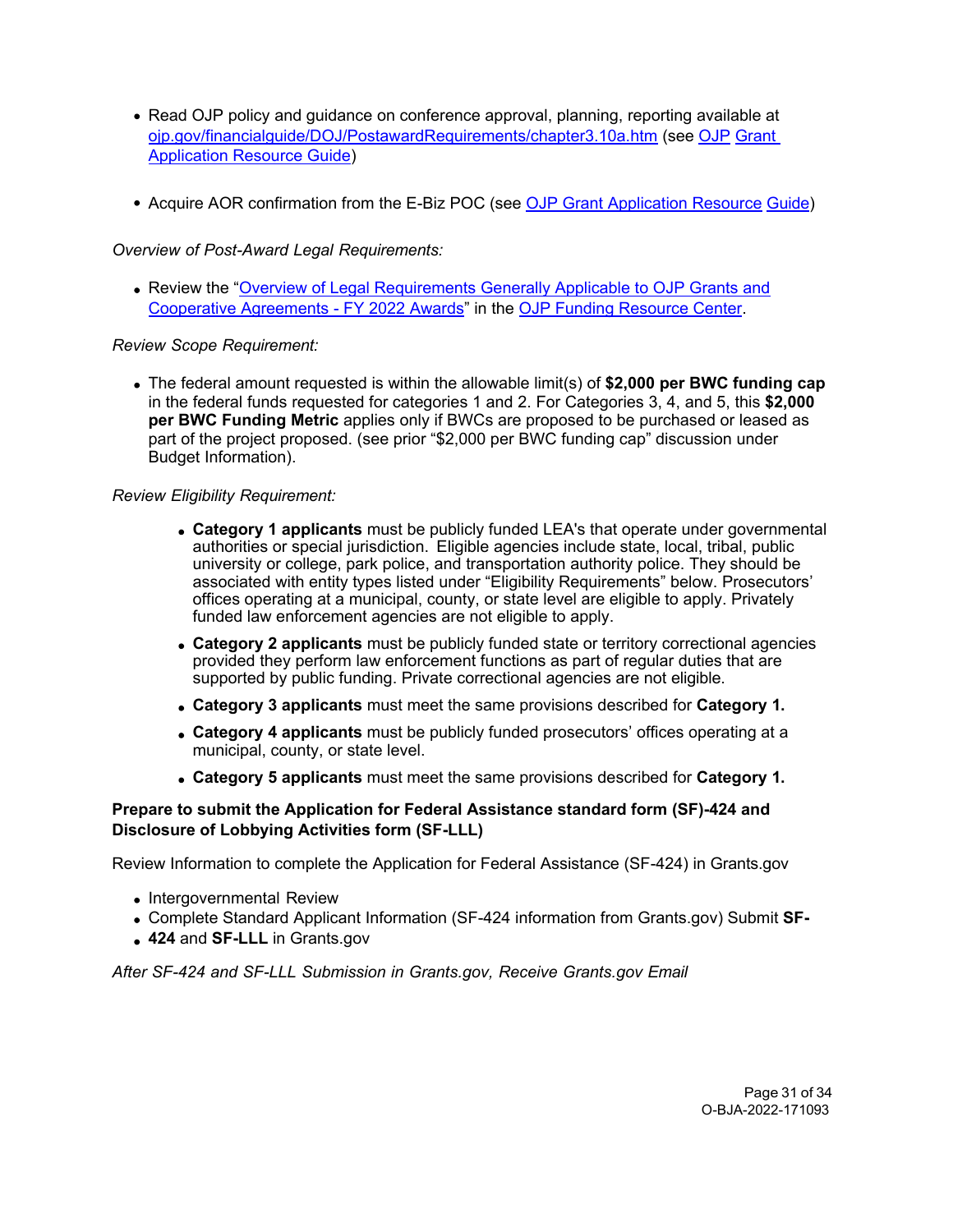*Notifications That:*

- Submission has been received in Grants.gov
- Submission has either been successfully validated or rejected with errors (see [OJP](https://www.ojp.gov/funding/apply/ojp-grant-application-resource-guide#apply) Grant [Application Resource Guide\)](https://www.ojp.gov/funding/apply/ojp-grant-application-resource-guide#apply)

*If No Grants.gov Receipt, and Validation or Error Notifications are Received:*

Contact BJA or Grants.gov Customer Support Hotline at 800-518-4726, 606-545-5035, [Grants.gov customer support,](https://www.grants.gov/web/grants/support.html) or [support@grants.gov](mailto:support@grants.gov) regarding technical difficulties.(see [OJP Grant Application Resource Guide\)](https://www.ojp.gov/funding/apply/ojp-grant-application-resource-guide#apply)

*Receive email notification to complete application in JustGrants:*

• Proceed to complete Application in JustGrants

### **Content of Application Submission: Critical Application Elements**

The following items are critical application elements required to pass the basic minimum requirements review. If OJP determines that an application does not include the following elements, it will neither proceed to peer review, nor receive further consideration.

- Proposal Abstract Proposal
- Narrative
- Budget Worksheet and Budget Narrative (web-based form)
- Documentation of Subgrantee Intent (if applicable): For any application proposing one or more subrecipients/subgrantees, documentation of intent to participate should be submitted in the form of an MOU or letter of intent on agency letterhead with a signature of the chief law enforcement executive.

### **Content of Application Submission**

- Information to Complete the Application for Federal Assistance (SF-424) in Grants.gov
- Intergovernmental Review
- Standard Applicant Information (SF-424 info from Grants.gov) For
- Categories 1 and 2:
	- Recommended Agency Application Screening Form (select one from below) Single
	- [Agency Screening Sheet for Any Agency Applying for Federal Funding of](https://bja.ojp.gov/sites/g/files/xyckuh186/files/media/document/BWCPIPFY2021_ScreeningForm_SingularApplication_508C.pdf) [Its Own BWC](https://bja.ojp.gov/sites/g/files/xyckuh186/files/media/document/BWCPIPFY2021_ScreeningForm_SingularApplication_508C.pdf)  [Program](https://bja.ojp.gov/sites/g/files/xyckuh186/files/media/document/BWCPIPFY2021_ScreeningForm_SingularApplication_508C.pdf)
	- [Partnership Application Screening Sheet for Any Agency Applying as Primary](https://bja.ojp.gov/sites/g/files/xyckuh186/files/media/document/BWCPIPFY2021_ScreeningForm_PartnerApplication_508C.pdf) [Grant](https://bja.ojp.gov/sites/g/files/xyckuh186/files/media/document/BWCPIPFY2021_ScreeningForm_PartnerApplication_508C.pdf)  [Applicant on Behalf of Two or More Law Enforcement Agencies](https://bja.ojp.gov/sites/g/files/xyckuh186/files/media/document/BWCPIPFY2021_ScreeningForm_PartnerApplication_508C.pdf)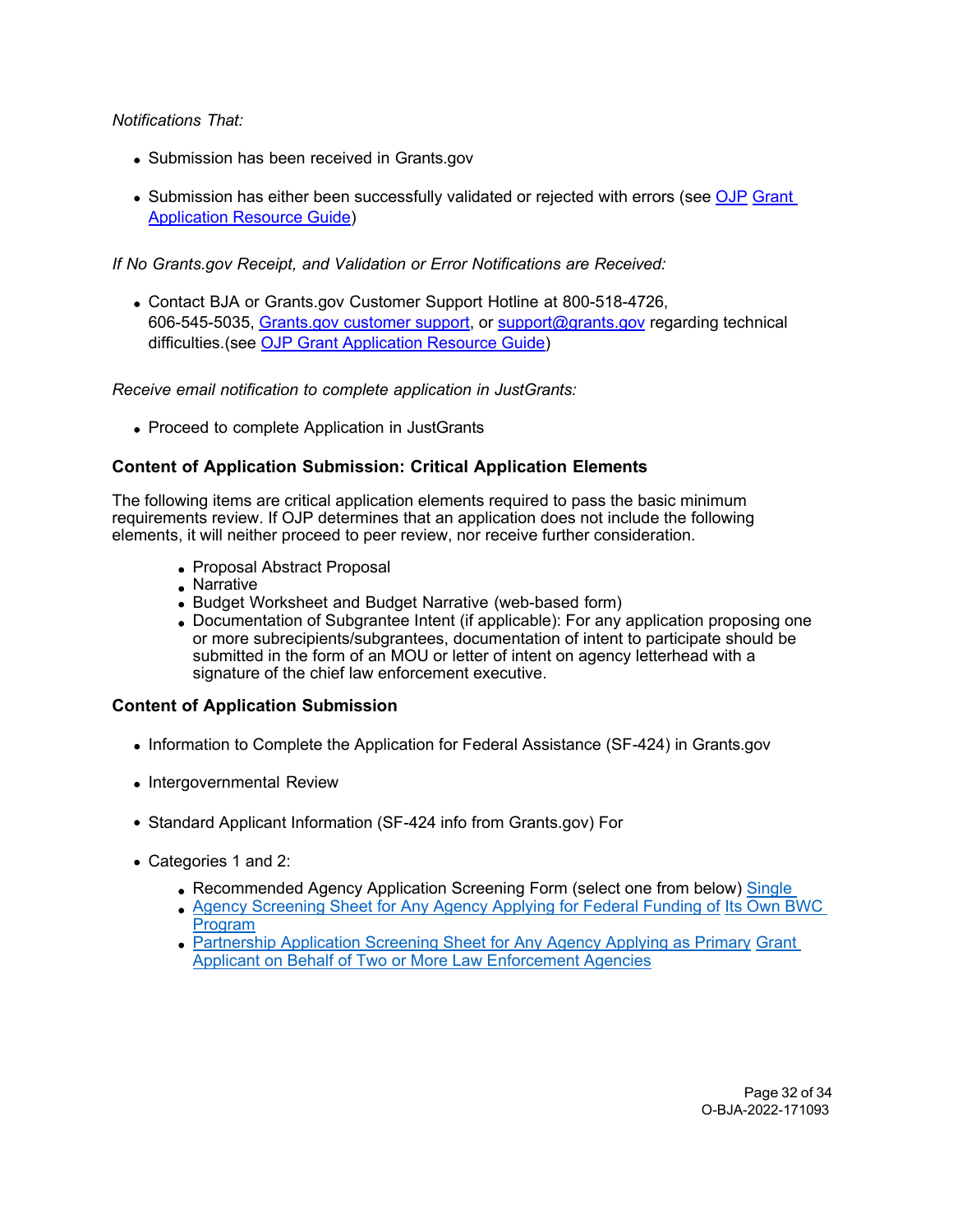# **Budget and Associated Documentation**

- Budget Worksheet and Budget Narrative (Web-based form)
- Indirect Cost Rate Agreement (if applicable) (see [OJP Grant Application Resource](https://www.ojp.gov/funding/apply/ojp-grant-application-resource-guide#indirect-cost) [Guide\)](https://www.ojp.gov/funding/apply/ojp-grant-application-resource-guide#indirect-cost)
- Financial Management and System of Internal Controls Questionnaire (see [OJP](https://www.ojp.gov/funding/apply/ojp-grant-application-resource-guide#fm-internal-controls-questionnaire) Grant [Application Resource Guide\)](https://www.ojp.gov/funding/apply/ojp-grant-application-resource-guide#fm-internal-controls-questionnaire)
- Disclosure of Process related to Executive Compensation

### **Additional Application Components**

- Tribal Authorizing Resolution (if applicable) (see [OJP Grant Application Resource](https://www.ojp.gov/funding/apply/ojp-grant-application-resource-guide#tribal-authorizing-resolution) [Guide\)](https://www.ojp.gov/funding/apply/ojp-grant-application-resource-guide#tribal-authorizing-resolution)
- Research and Evaluation Independence and Integrity (see [OJP Grant Application](https://www.ojp.gov/funding/apply/ojp-grant-application-resource-guide#research-evaluation) Resource [Guide\)](https://www.ojp.gov/funding/apply/ojp-grant-application-resource-guide#research-evaluation)
- Request and Justification for Employee Compensation; Waiver (if applicable) (see OJP Grant [Application Resource Guide\)](https://www.ojp.gov/funding/apply/ojp-grant-application-resource-guide#limitation-use-award)

#### **Disclosures and Assurances**

- [Disclosure of Lobbying Activities \(SF-LLL\)](https://ojp.gov/funding/Apply/Resources/Disclosure.pdf) (see [OJP Grant Application Resource](https://www.ojp.gov/funding/apply/ojp-grant-application-resource-guide#apply) [Guide\)](https://www.ojp.gov/funding/apply/ojp-grant-application-resource-guide#apply)
- Applicant Disclosure of Duplication in Cost Items (Pending Applications) (see [OJP](https://www.ojp.gov/funding/apply/ojp-grant-application-resource-guide#applicant-disclosure-pending-applications) [Grant](https://www.ojp.gov/funding/apply/ojp-grant-application-resource-guide#applicant-disclosure-pending-applications)  [Application Resource Guide\)](https://www.ojp.gov/funding/apply/ojp-grant-application-resource-guide#applicant-disclosure-pending-applications)
- DOJ Certified Standard Assurance (see OJP Grant [Application](https://www.ojp.gov/funding/apply/ojp-grant-application-resource-guide#administrative) Resource Guide)
- DOJ Certifications Regarding Lobbying; Debarment, Suspension and Other Responsibility Matters; and Drug-Free Workplace Requirements (see [OJP Grant](https://www.ojp.gov/funding/apply/ojp-grant-application-resource-guide#administrative) [Application Resource](https://www.ojp.gov/funding/apply/ojp-grant-application-resource-guide#administrative)  [Guide\)](https://www.ojp.gov/funding/apply/ojp-grant-application-resource-guide#administrative)
- Applicant Disclosure and Justification DOJ High Risk Grantees (if applicable) (see OJP [Grant Application Resource Guide\)](https://www.ojp.gov/funding/apply/ojp-grant-application-resource-guide#applicant-disclosure-justification)

#### *Submit Application in JustGrants:*

Application has been successfully submitted in JustGrants

*If No JustGrants Application Submission, Validation, or Error Notifications are Received:*

Contact the JustGrants Service Desk at [JustGrants.Support@usdoj.gov](mailto:JustGrants.Support@usdoj.gov) *or 833–872–5175*  regarding technical difficulties